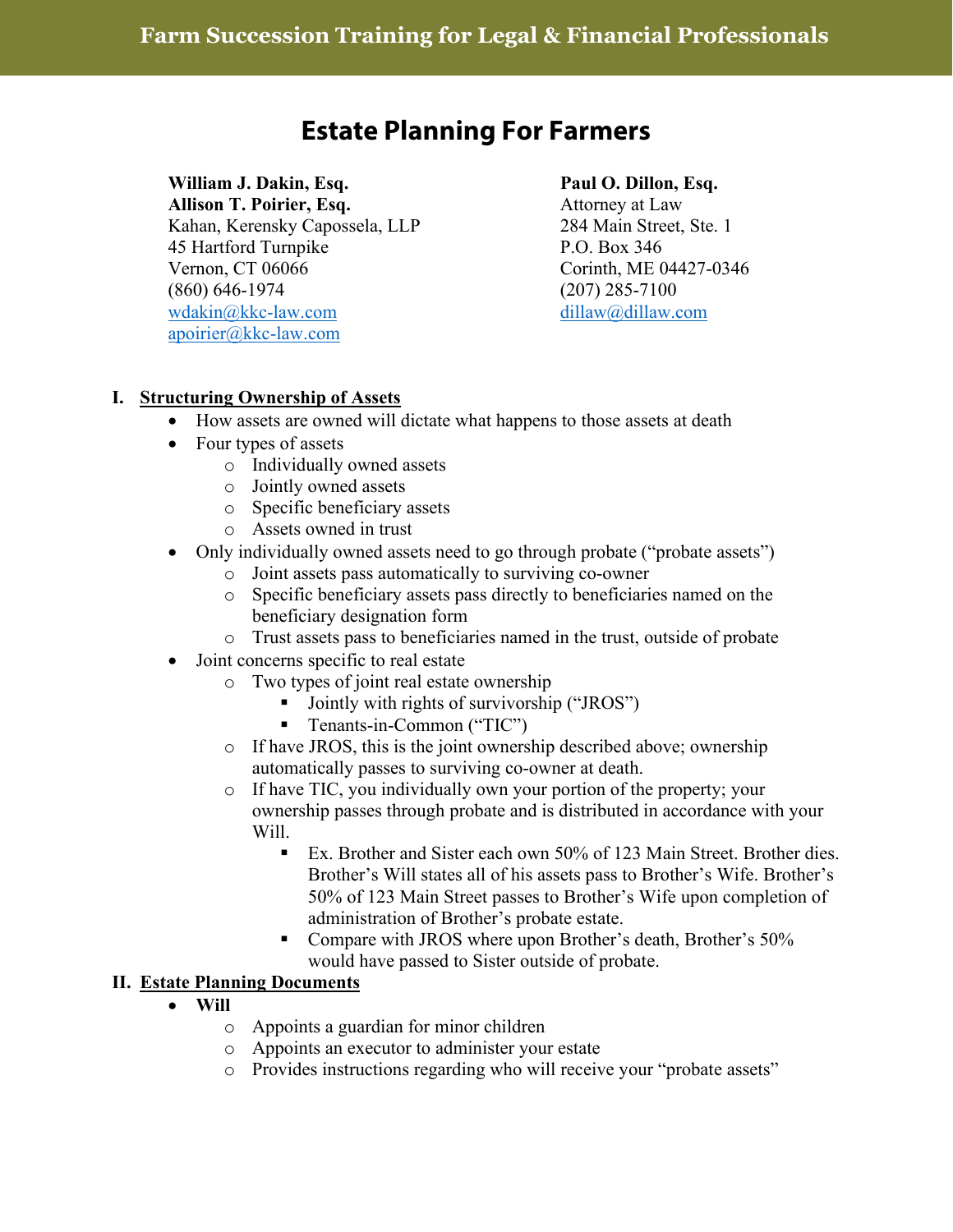- Has no impact on joint assets, specific beneficiary assets, or assets owned in trust
- **Revocable Trust (a.k.a. "Living Trust") - Generally**
	- o A trust is a "bucket" to hold title to your assets (ex. real estate, bank accounts, business ownership interests, etc.)
	- o Revocable Trust Agreement provides instructions for how assets held in trust are to be managed during lifetime and upon death
		- Assets can be distributed outright to your beneficiaries upon your death; or
		- Assets can continue to be held in trust and managed/safeguarded for the benefit of the beneficiaries
	- o Appoints a trustee (person in charge)
	- o Since the trust is revocable, you can modify/re-write the rules of the trust at any time during your lifetime
	- o **Does not** shield assets from creditors, potential long term care costs, or estate taxes.
	- o **Does** allow assets held in trust to avoid passing through probate.
	- o More detailed discussion of trusts discussed below in sections IV and V

### • **Irrevocable Life Insurance Trust ("ILITs")**

- o Another "bucket," but this type of irrevocable trust is specifically designed to hold life insurance policies
- o Once implemented, the trust cannot be modified.
- o Transfer of assets into the ILIT is a deemed a gift for gift tax purposes (ex. Gift of the life insurance policy, gift of cash to pay premiums, etc.)
- o Settlor (person who created the trust; you) cannot be the trustee or the beneficiary
- o Can be valuable estate planning tool
	- If all farm assets (land, business, equipment, etc.) passing to one child, can name other non-farm children as beneficiaries of the trust to provide more equitable division of your estate
	- Can provide liquidity for payment of any taxes or other costs that arise after your death
	- Gifting the policy to the ILIT removes the value of the policy from your gross estate. Can be helpful if value of your estate is over the state and/or federal estate tax exemption.

#### • **Power of Attorney**

- o Appoints a person ("agent") to make financial decisions on your behalf
- o Ex. Sign checks, file tax returns, update beneficiary designations, make gifts, etc.
- o Agent under Power of Attorney can act regardless of whether you are actually incapacitated

# • **Health Care Directive**

- o Appoints a person ("health care representative") to make medical decisions on your behalf
- o Health care representative can only act if you are unable to communicate your wishes to your health care provider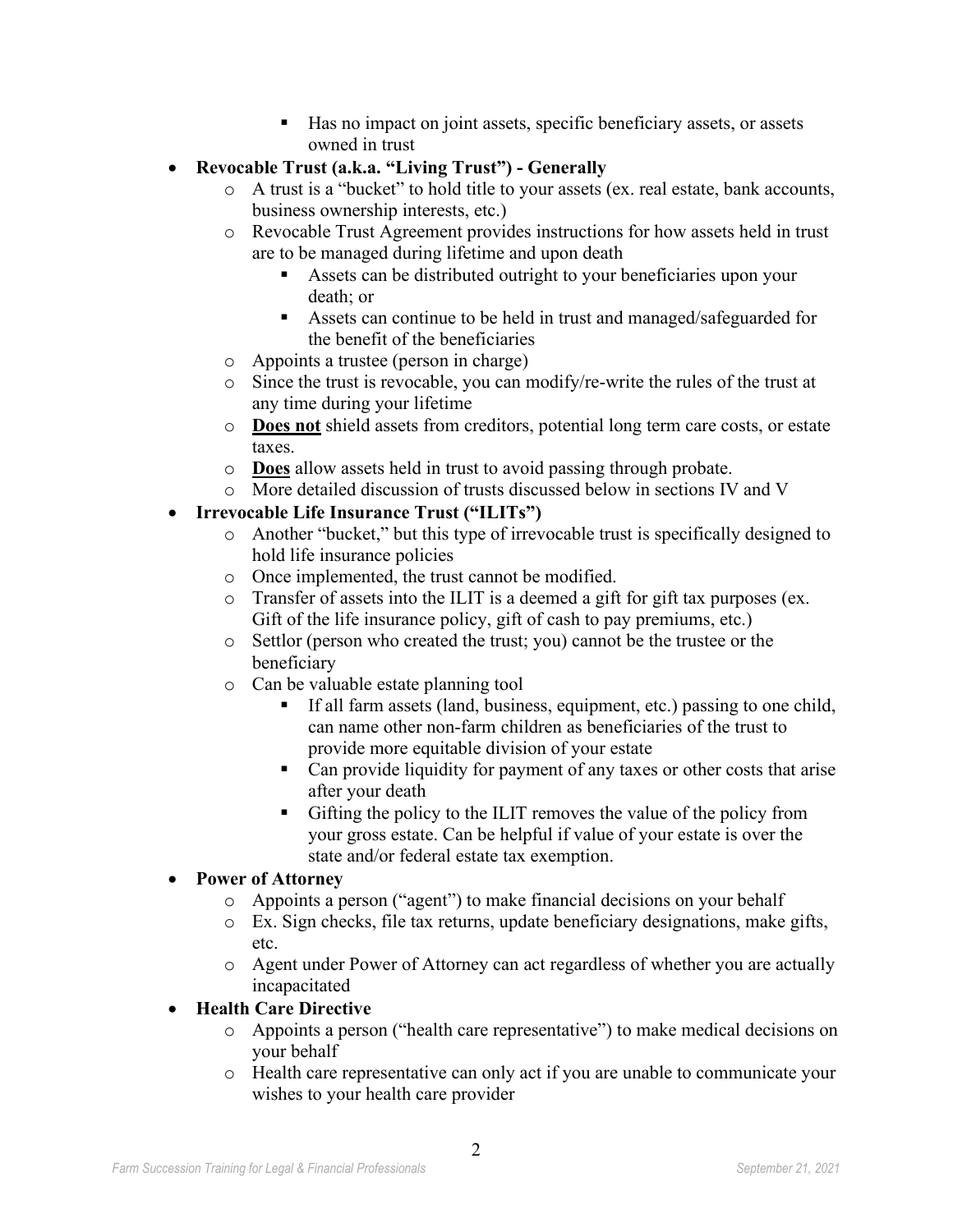# • **Living Will**

- o Sets forth your wishes regarding withholding of medical treatment at end of life
- o Ex. If you are terminally ill, you do not want artificial hydration or nutrition, artificial respiration, or CPR, etc.

#### • **Conservator Appointment**

o Identifies a person ("conservator") to be appointed by the court to make your financial and/or medical decisions if the court determines you are legally incapacitated

### • **HIPAA Waiver**

o Appoints individuals who can be granted access to your protected medical information (i.e. they can speak with your health care providers)

### **III.Importance of Funding Trusts**

- Assets must be retitled into the name trust ("funding the trust") during the Settlor's lifetime in order to achieve probate avoidance
	- $\circ$  Bank accounts and other financial accounts Settlor can contact directly to retitle
	- o Real Estate Requires a deed recorded on the land records to effect transfer. Likely requires an attorney prepare the deed.
- Certain assets cannot be retitled to name the trust as the owner
	- o Ex. Qualified retirement accounts (ex. 401k, IRA, 403(b), etc.)
	- o For these accounts, trust should be named as the primary or contingent beneficiary.
- Be careful if transferring S Corporation stock into trust
	- o Only very specific types of trusts can own S Corp. stock
		- Grantor Trust
		- Qualified Subchapter S Trust ("QSST")
		- Electing Small Business Trust ("ESBT")
	- o Transfer of S Corp. stock to any other type of trust can cause the entire corporation to lose its "S" status and be taxed as an ordinary C Corp.

#### **IV.Federal Estate Tax Exemption/Tax Rates/Portability/Step-up in Basis**

#### • **Estate Tax Exemption**

- $\circ$  Adjusted to increase with inflation<br> $\bullet$  2020 \$11.58M
	- 2020 \$11.58M
	- $-2021 $11.7M$
- o Reduction of exemption due to lifetime gifting above annual exclusion
	- **IRS** permits individuals to gift up to \$15,000 per year, per person (\$30,000 for married couples) without the need to report the gift on a gift tax return.
	- If the gift exceeds  $$15,000$ , the gift must be reported to the IRS on a gift tax return (Form 709).
	- Even though the gift needs to be reported, does not necessarily mean any tax will be due. The amount over the \$15,000 will be deducted from the taxpayer's available estate tax exemption.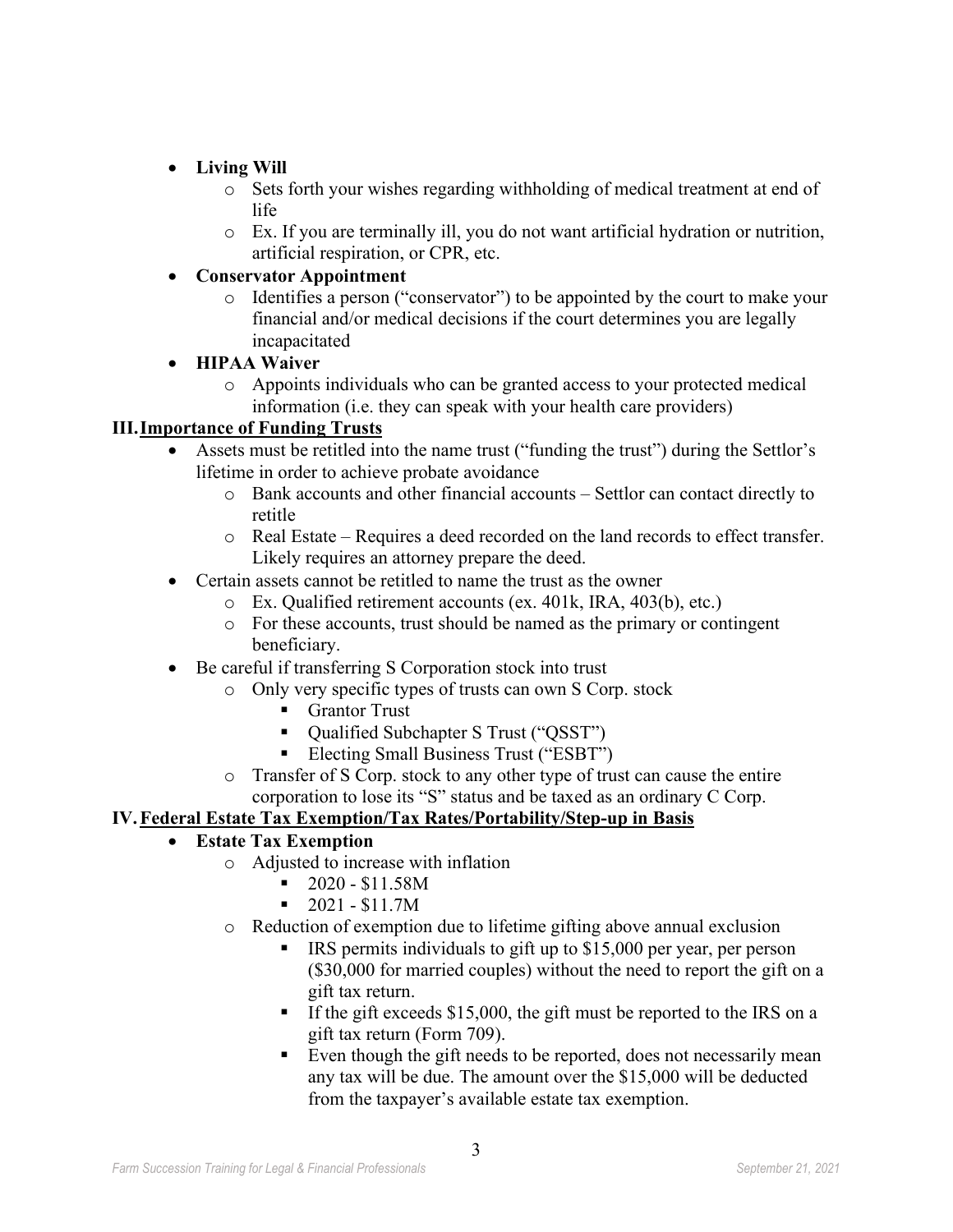• Ex. In 2021, taxpayer (TP) gifts his daughter \$100,000 of cash. The first \$15,000 is tax free. The remaining \$85,000 is subtracted from TP's estate tax exemption. If TP has not made any other taxable gifts in 2021 or previous years, his estate tax exemption after the gift will be \$11,615,000 (\$11,700,000 - \$85,000).

#### • **Estate Tax Rates**

- $\circ$  18% 40%
- o Rates applied to excess over exemption

| Taxable Estate (amount over \$11,700,000) | <b>Tax Rate</b> |
|-------------------------------------------|-----------------|
| $$0 - $10,000$                            | 18%             |
| $$10,001 - $20,000$                       | 20%             |
| $$20,001 - $40,000$                       | 22%             |
| $$40,001 - $60,000$                       | 24%             |
| $$60,001 - $80,000$                       | 26%             |
| \$80,001 - \$100,000                      | 28%             |
| $$100,001 - $150,000$                     | 30%             |
| $$150,000 - $250,000$                     | 32%             |
| \$250,001 - \$500,000                     | 34%             |
| $$500,001 - $750,000$                     | 37%             |
| $$750,001 - $1,000,000$                   | 39%             |
| \$1,000,000 plus                          | 40%             |

# **2021**

#### • **Special Valuation for Farm Real Estate**

- o Farmland includable in gross estate may have high fair market value
	- Could result in a gross estate above the exemption amount
	- $\blacksquare$  If estate is largely comprised of non-liquid assets (such as the real estate), executor may be forced to sell the real estate to pay the estate tax due
- o In attempt to preserve the family farm, IRS permits special valuation of farm real estate in certain circumstances
	- Executor can make a special use valuation election under IRC  $\S$ 2032A
	- Election permits executor to value real estate based on its value as a farm or closely-held business, rather than its fair market value determined on the basis of its highest and best use (ex. for housing development)
	- There is a dollar limit  $(\$1,190,000,$  adjusted for inflation) on the amount by which the special valuation can reduce the gross estate.
- o Requirements for the estate to qualify for special use valuation
	- Decedent was a U.S. citizen or resident;
	- The real and personal property of the farm or closely-held business is at least 50% of the gross estate, less expenses;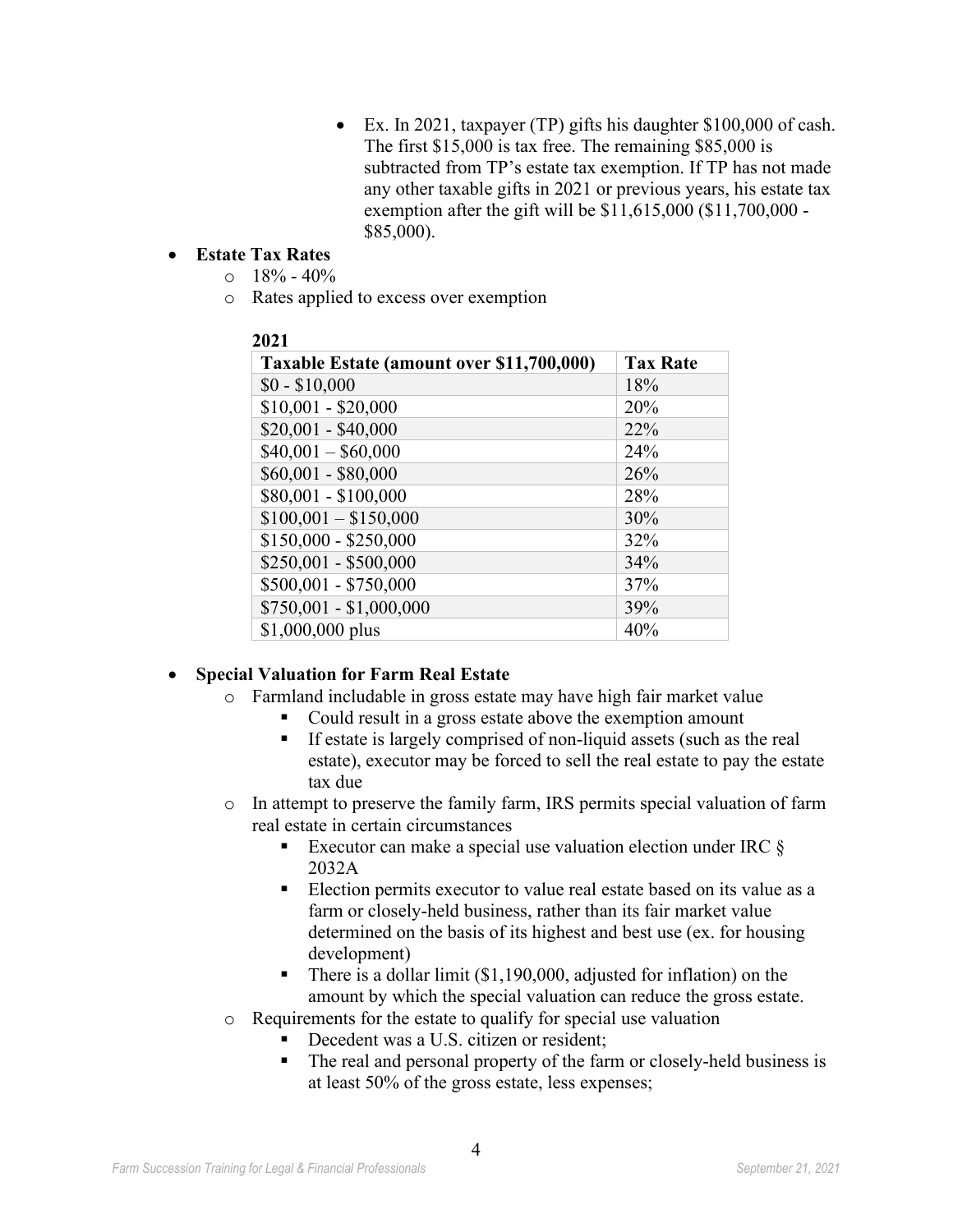- 25% of the adjusted value of the gross estate is qualified as farm or closely-held business real estate;
- Real estate must pass to a "qualified heir" (i.e. spouse, child, other close relatives);
- Real estate is in the U.S. and was owned by the decedent or a family and used as a farm or in the closely-held business for 5 of the last 8 years before the decedent's death; AND
- Decedent or a member of his family materially participated in the farm or business operations in 5 out of the 8 years before the decedent's death.
- o Making the election
	- Executor must file a notice of election with a timely-filed estate tax return. Election can be made on first estate tax return filed after the due date if not timely return was filed.
	- Must also file (simultaneously) a recapture agreement, in which every person having an interest must agree in writing to the special use valuation.
- o Estate tax recapture
	- If within 10 years after the decedent's death, the heir sells or transfers the real estate to nonfamily members or it's not used for farming or other closely-held business purposes, the estate tax benefits are recaptured.
	- No recapture if the heir dies without converting it to a nonqualified use.

#### • **Estate Tax Deduction for Conservation Easements**

- o Conservation easements reduce estate taxes in two ways:
	- It lowers the value of the property subject to the easement.
	- $\blacksquare$  Heirs can exclude 40% of the value of the land subject to the easement from estate taxes (IRC  $\S 2031(c)$ ).
- $\circ$  IRC § 2031(c)
	- This code section provides an estate tax exclusion of up to 40% of the encumbered value of land (but not improvements) protected by a qualified conservation easement.
	- Exclusion is capped at \$500,000.
		- The cap is lower if the easement reduced the land's value by less than 30% at the time the easement was donated.
	- To qualify, the easement must serve one or more of the conservation purposes recognized in IRC § 170(h).
	- It must limit commercial and recreational use to a minimum and cannot qualify solely for the purpose of historic preservation.
	- Only members of the original easement donor's family (i.e. spouses and lineal descendants) can claim this exclusion.
- **Portability**
	- $\circ$  Unused estate tax exemption of 1<sup>st</sup> spouse to die (Deceased Spouse's Unused Exclusion, or "DSUE") is available to surviving spouse.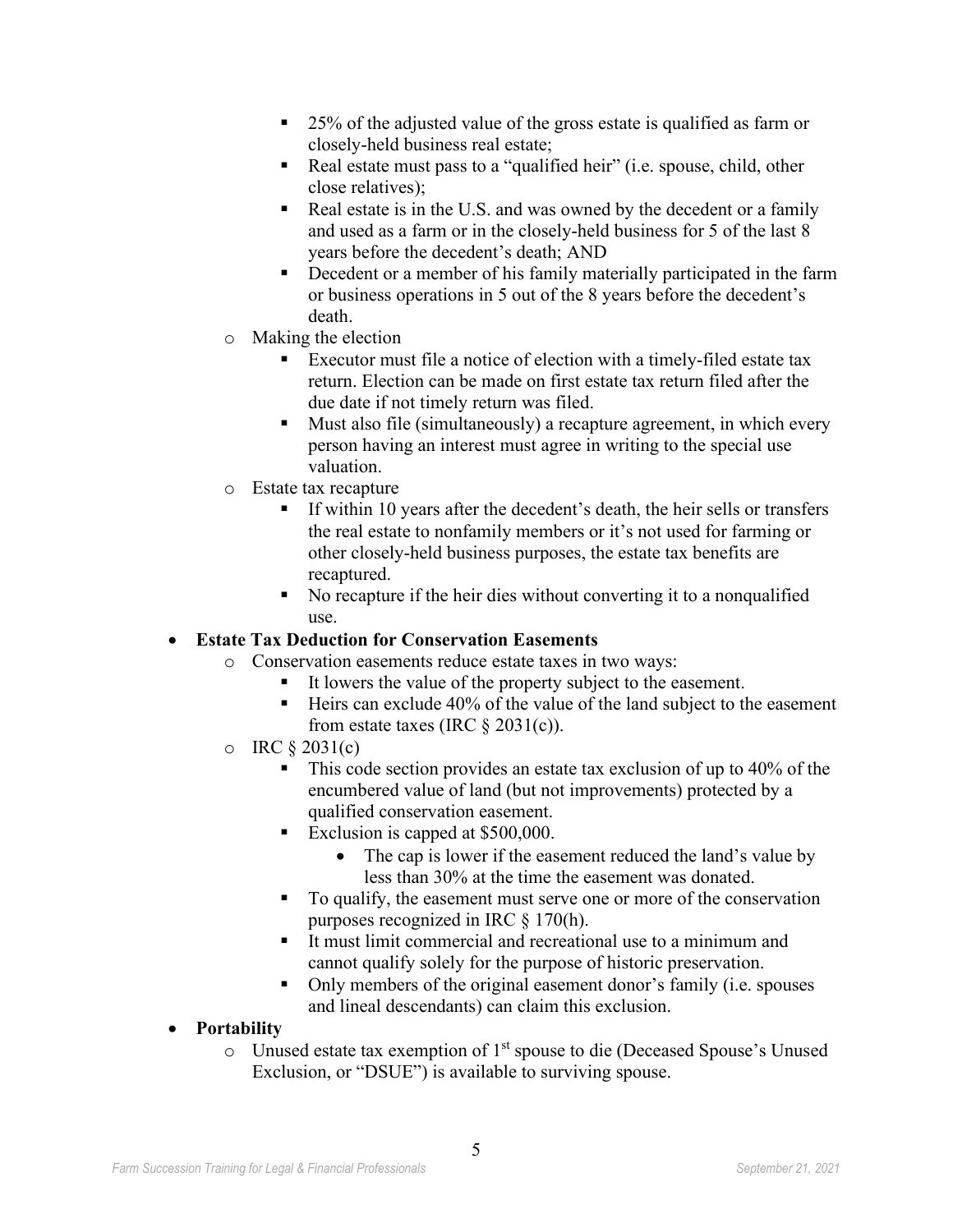- Ex. Husband dies in 2021 with a gross estate of \$8,000,000. When his estate tax return (Form 706) is filed, his executor can elect to make the unused \$3,700,000 exemption available to Wife for her to use upon her death ("portability election").
- o DSUE does not increase with inflation.
	- The amount of the DSUE is frozen at the death of the first spouse.
	- DSUE amount does not increase if the estate tax exemption increases in the years following the death of the first spouse.
	- Ex. Husband dies in 2020 (when exemption is  $$11,580,000$ ) with gross estate of \$8,000,000. Executor makes portability election on Husband's Form 706. DSUE amount is frozen at \$3,580,000. Wife dies in 2021, when the estate tax exemption has been increased to \$11,700,000. DSUE amount available to Wife is still \$3,580,000.
- o Only available for US decedents and US surviving spouses.
	- Not available for non-citizens.
	- Exception If a surviving spouse is not a US citizen on the deceased spouse's date of death ("DOD"), but becomes a citizen after the DOD, then the DSUE amount is available to the surviving spouse on the date they become a citizen.
- o Making a portability election.
	- Portability is not automatic.
	- $\blacksquare$  Must make the election on a timely filed Form 706, even if not estate tax is due and even if no estate tax return is otherwise required to be filed.
- o If more than 1 predeceased spouse only have DSUE of last deceased spouse
	- $\blacksquare$  Last deceased spouse = most recently deceased spouse
	- If the surviving spouse remarries, the surviving spouse still retains the deceased spouse's DSUE amount.
	- The deceased spouse's DSUE amount is lost if the new spouse also predeceases the surviving spouse. In that case, the surviving spouse can only use the DSUE of the deceased new spouse.
- o Why you shouldn't rely on it
	- Future appreciation of assets in credit shelter (bypass) trust are sheltered from further estate tax upon the second death.
	- State estate tax laws do not recognize portability, thus the State exemption amount of the first spouse is wasted.
	- The surviving spouse might lose the DSUE if marry a rich spouse who uses most or all of his/her exemption.
	- Portability is an election, and errors might occur in implementing the election or timely filing a return.
	- Surviving spouse may not honor deceased spouse's intentions as to the distribution of assets.
	- Assets inherited outright by spouse do not receive creditor protection as they would in a bypass trust.
	- GST exemption is not portable.
- **Basis - generally**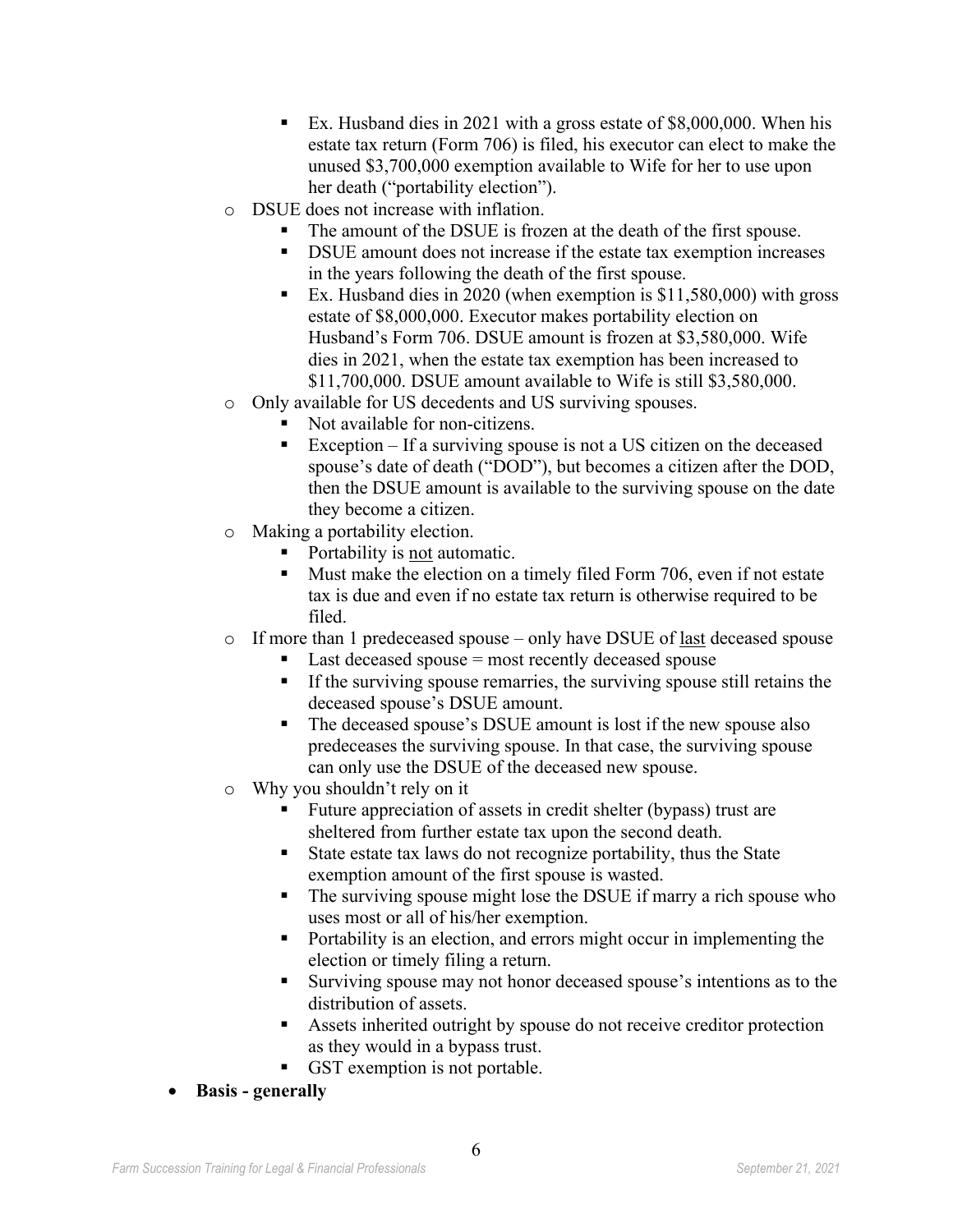- o Basis is the amount or value assigned to a taxpayer's cost of acquiring, or investment in, an asset.
- o IRC § 1012
	- $\blacksquare$  Basis = Cost
	- Exceptions to  $§ 1012$ :
		- Corporate distributions and adjustments
		- Partners/partnerships
		- Capital gains/losses
		- Real estate cost does not include amount of real estate taxes paid
- o IRC § 1014
	- Stepped-up basis for property received from decedent (inheritance)
		- Basis  $\neq$ Cost
		- Basis = fair market value as of DOD (or alt. valuation date)
			- o IRC § 2032 permits decedent's assets to be valued at an alternate date (for purposes of determining value of decedent's gross estate) instead of fixing their value as of decedent's date of death.
			- o Alternate valuation date is typically 6 months after date of death.
- o IRC § 1015
	- Basis in property acquired by gift
	- "Carryover basis" Basis is same in donee's hands as it was in donor's hands
		- Exceptions
			- o If basis is greater than FMV at time of transfer, basis is equal to FMV at time of transfer.
			- o If donor's basis is unknown/impossible to obtain, basis is FMV as of date property acquired by donor.
		- Increase in basis for gift tax paid

#### **V. Marital Deduction**

#### • **IRC § 2056 – Unlimited marital deduction**

- o Requirements to be met in order for § 2056 to apply
	- Interest passing to spouse must be included in decedent's gross estate
		- Surviving spouse must be a US citizen
			- Exception: Qualified Domestic Trust (QDOT)
			- If the property passes into a QDOT (for the benefit of the noncitizen surviving spouse), marital deduction will be allowed.
		- **Property must not be a "nondeductible terminable interest"** (Terminable Interest Rule)
			- Reason behind the rule is that the government wants to ensure the property will be taxed (or includable in the gross estate) of the surviving spouse.
			- Nondeductible terminable interest
				- o Terminable interest is an interest that will terminate/fail on: (1) lapse of time, (2) on occurrence of event or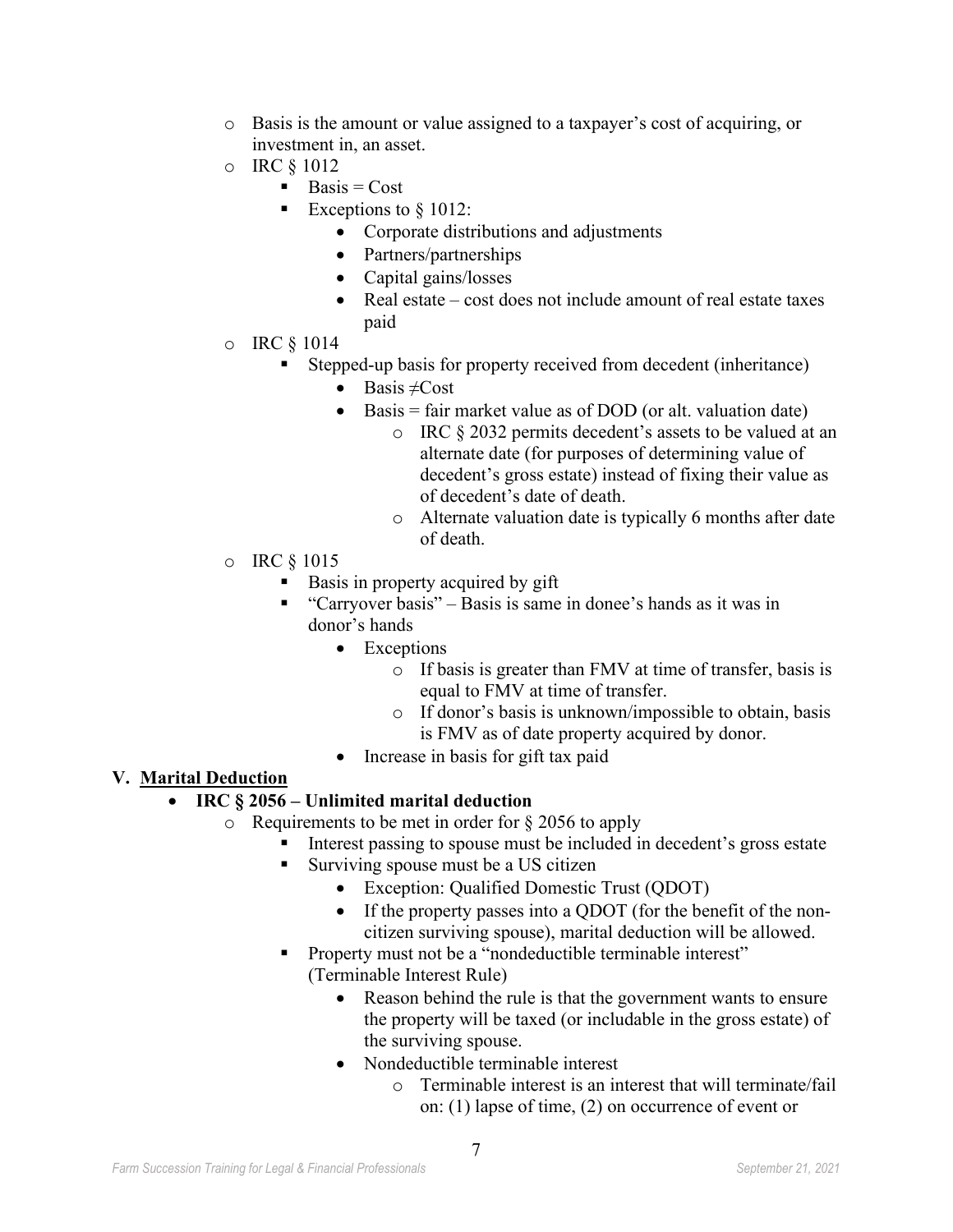contingency, or (3) on failure of event or contingency to occur. Upon failing, the interest passes to a specified third party.

- o Example: Under decedent's will, surviving spouse is given a life estate (i.e. right to use for life) in a piece of real property. Upon surviving spouse's death, title to the property passes to the decedent's child.
- Exception Qualified Terminable Interest Property (QTIP) Trust (see discussion below)
- o Application
	- Also applies to legally married same sex couples
	- Does not apply to domestic partnerships, civil unions, or similar arrangements

#### • **QTIP Trusts**

- o Makes QTIP eligible for marital deduction if the terms of the trust provide that:
	- Surviving spouse is entitled to all income, payable at least annually, for life, AND
	- No one has power to appoint any part of the property to anyone other than the surviving spouse during the surviving spouse's life.
- o Making the QTIP election
	- If you want to receive the benefit of the marital deduction for QTIP, an affirmative election needs to be made (it is not automatic).
	- Executor needs to list all the property passing into the OTIP trust and attach the list to the Form 706.
- o How the QTIP trust works from a tax perspective
	- Deceased spouse's assets passing to surviving spouse divided into 2 shares
		- $\bullet$  1<sup>st</sup> share amount equal to applicable estate tax exemption passes into a credit shelter (nonmarital) trust
		- $2<sup>nd</sup> share balance of assets pass into the OTIP (marital) trust$
	- Available estate tax exemption will apply to  $1<sup>st</sup>$  share trust as the trust is set up not to comply with exceptions to terminable interest rule (will ensure use of full amount of available estate tax exemption instead of use of marital deduction).
	- $\blacksquare$  2<sup>nd</sup> share (balance of assets over exemption) will pass to the QTIP trust for surviving spouse and get benefit of unlimited marital deduction.
	- $\blacksquare$  End result = No estate tax will be due at death of first spouse to die; payment of any estate taxes is postponed until the death of the surviving spouse.
- $\circ$  2<sup>nd</sup> marriages
	- As an added benefit, the deceased spouse controls how QTIP trust property passes after the death of surviving spouse.
		- Ex. QTIP trust permits uses of the trust property for the surviving spouse's benefit during surviving spouse's life. Upon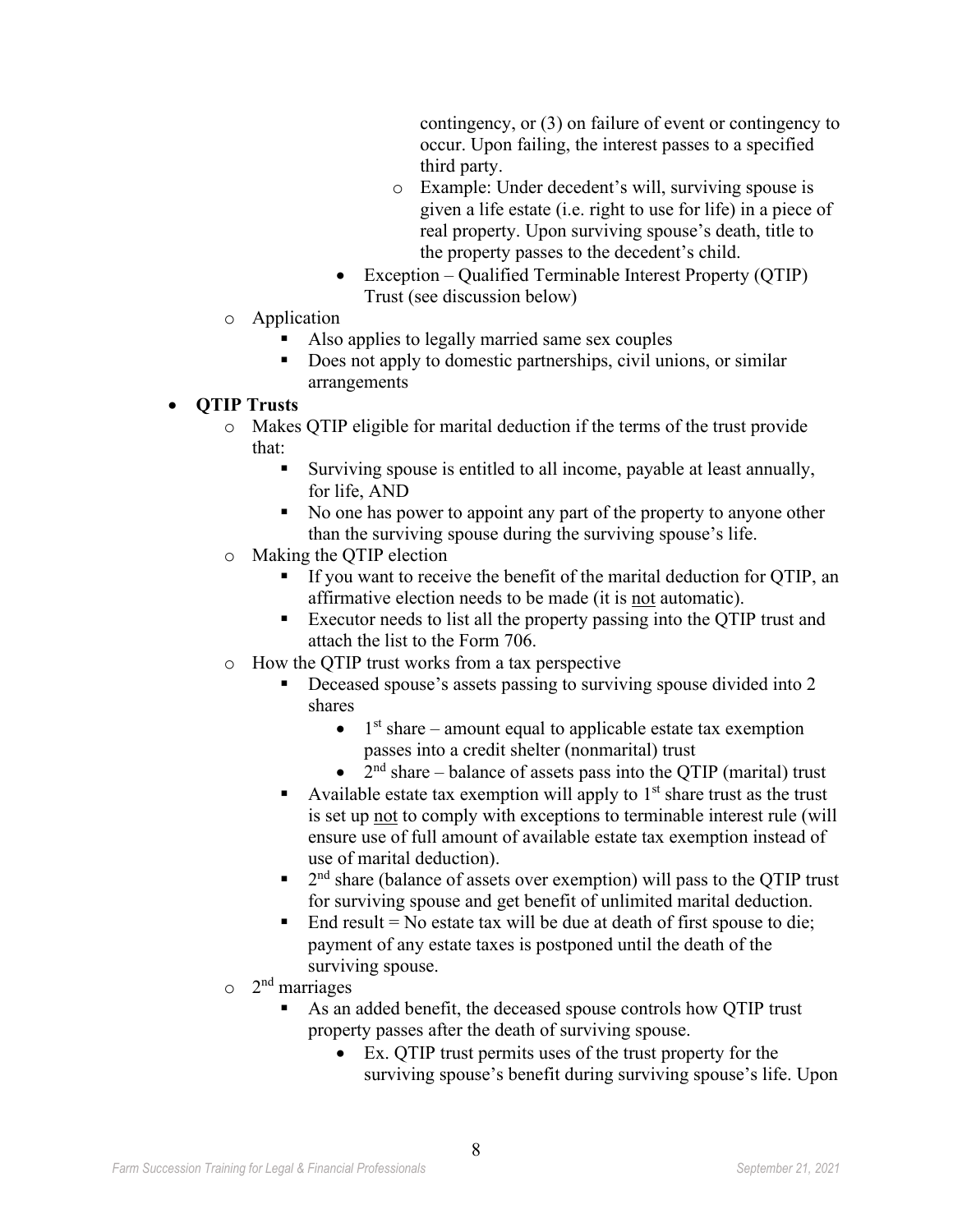death of surviving spouse, property passes to beneficiaries designated by the decedent (e.g. decedent's children).

- Particularly beneficial in the case of  $2<sup>nd</sup>$  marriage where the decedent has children from a prior marriage.
	- Decedent can ensure that trust assets remaining after surviving spouse's death passes to the decedent's children.
	- Avoids giving surviving spouse all the control over where the assets pass (ex. to surviving spouse's children and/or new spouse).

# • **IRC § 2056(b)(5) Power of Appointment Trusts**

- $\circ$  Assets held in a § 2056(b)(5) Power of Appointment Trust are eligible for the marital deduction.
- o Requirements
	- Surviving spouse must be entitled to receive all trust income, payable at least annually, for life.
	- Surviving spouse must have power to appoint entire interest to herself/her estate.
	- Power of appointment must be exercisable only by surviving spouse (by will or during life).
		- Asset(s) must not be subject to a power in any other person to appoint any part to any person other than the surviving spouse.
		- In other words, someone else is allowed to have a power of appointment over the asset(s) so long as that person is only able to appoint the assets to the surviving spouse.
- $\circ$  Trust asset(s) will be eligible for the marital deduction even if the surviving spouse never exercises the power of appointment.
- o In essence, this trust is the same as a QTIP trust, but here the surviving spouse is given an option to control where the property passes upon the surviving spouse's death.

# **VI.Credit Shelter Trusts**

- **Generally**
	- o Also known as "AB Trust" or "Bypass Trust"
	- o Same as analysis set forth under QTIP trusts
		- 2 shares Marital and Non-marital
- **Methods for funding (directing what and how much passes into) the 2 trust shares**
	- o Disclaimer
	- o Formula
- **Disclaimer style**
	- o Disclaimer is a legal term meaning "refusal to inherit"
	- o Surviving spouse can disclaim some or all of the assets passing to them<br>Ex. Decedent leaves 100% of his estate to the surviving spouse
		- Ex. Decedent leaves 100% of his estate to the surviving spouse outright and free of trust. In the event the surviving spouse disclaims some or all of the estate, the disclaimed portion of the estate passes into a trust.
	- o Why would anyone disclaim an inheritance?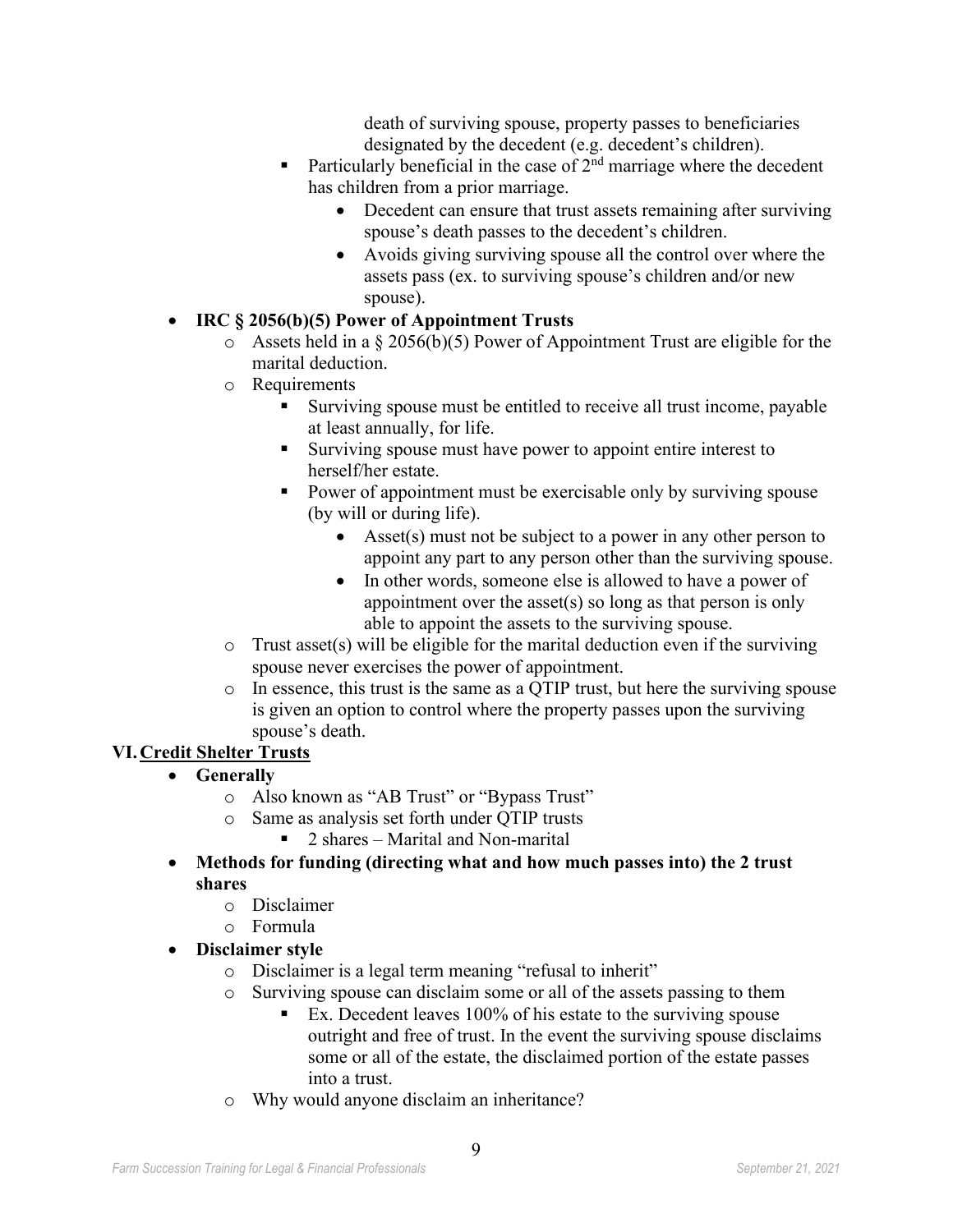- The surviving spouse may already have a sizable estate, and the addition of an inheritance may increase potential estate taxes due upon surviving spouse's death.
- By disclaiming, the funds will still be available for surviving spouse's use during their life, but will not be includable as an asset in their gross estate upon their death.
- o Common terms of a disclaimer trust
	- Trustee of the trust may use the trust assets as the trustee sees fit for the benefit of the surviving spouse (and perhaps decedent's and surviving spouse's children) during their lives.
	- **Trust may terminate upon death of surviving spouse with any** remaining assets to be distributed to the decedent and surviving spouse's children.
- o Disclaimer offers the surviving spouse flexibility
	- Surviving spouse can choose to disclaim or not.
		- If no estate tax problem, surviving spouse may choose to inherit outright and not fund the disclaimer trust.
		- Surviving spouse can avoid the administration requirements of the maintaining the trust in the event it is not necessary.
	- Useful when uncertainty exists regarding the future of the estate tax, as is the case now when President Trump has proposed repealing the federal estate tax.
- $\circ$  Downside<br>Eve
	- Even if the surviving spouse is willing to disclaim, they may be unable to obtain professional advice on how to make a qualified disclaimer; may accidentally take possession of the property, which would then prohibit disclaimer.
	- Need to remember to consult with accountant/estate planning attorney after decedent's death to determine whether or not to disclaim.

#### • **Formula style**

- o Both shares are funded automatically upon decedent's death (as opposed to optional funding under disclaimer style).
- o One of two types of formulas may be used.
	- Pecuniary funds each share with a specific dollar amount
	- Fractional funds each share with a percentage of each trust asset
- o More rigid/complex than disclaimer style
	- Money is required to pass into the trusts, regardless of the surviving spouse's preference.
	- But none of the uncertainty of the disclaimer style (to disclaim or not to disclaim?).

#### **VII. Gift Tax**

- **Gift Tax Returns (Form 709)**
	- o When you need to file
		- Gifts in amounts above the annual exclusion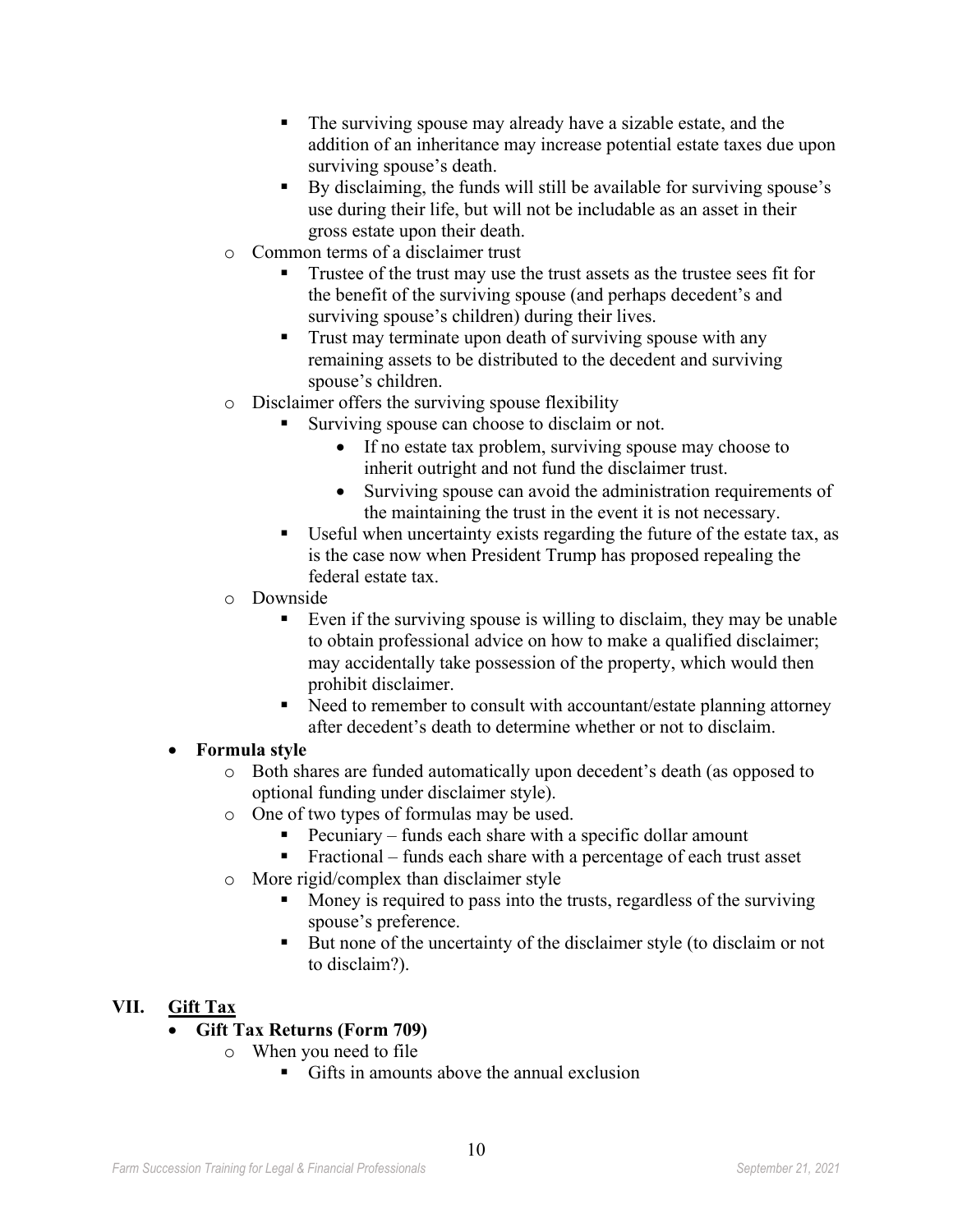- The IRS permits individuals to make a gift of \$15,000 per year, per recipient without being subject to a gift tax ("annual exclusion gifting").
	- o Married couples can combine their annual exclusion and gift \$30,000 per year, per recipient (see discussion below on gift splitting).
	- $\circ$  If you give a gift(s) to a recipient valued at over \$15,000 over the course of one year, then the gift(s) needs to be reported to the IRS on a Form 709.
- Exceptions
	- o Gifts to spouse
		- Marital deduction also applies to gifts.
		- You can give an unlimited amount of gifts to your spouse without the need to report the gifts.
	- o Transfers to political organizations
	- o Transfers to charities (so long as all requirements for charitable gifts are met)
	- o Payments that qualify for educational exclusion.
		- Payments made directly to a qualifying educational institution as tuition for an individual.
		- Payments made to the individual for the purpose of paying for tuition, books, room and board, etc. do not qualify.
	- o Payments that qualify for medical exclusion
		- Payments made directly to an institution that provides medical care to an individual or to a company that provides medical insurance to an individual.
		- Payments made to the individual for the purpose of paying medical costs do not qualify.
- Gifts of future interests not subject to annual exclusion
	- The annual exclusion is only available for gifts of a present interest in property, which is defined as "[a]n unrestricted right to immediate use, possession, or enjoyment of the property or the income from the property."
	- If the recipient does not have complete use and enjoyment of the gift until some future point in time, it's a future interest gift.
	- Ex. Deeding a piece of real estate to your child while reserving a life use (a.k.a. life estate) for yourself.
	- If the gift is of a future interest, the full value of the gift is to be reported as taxable.
- If you want gift-splitting between spouses
	- Gift splitting is a rule that permits a married couple to split a gift's total value as if each spouse contributed half the amount.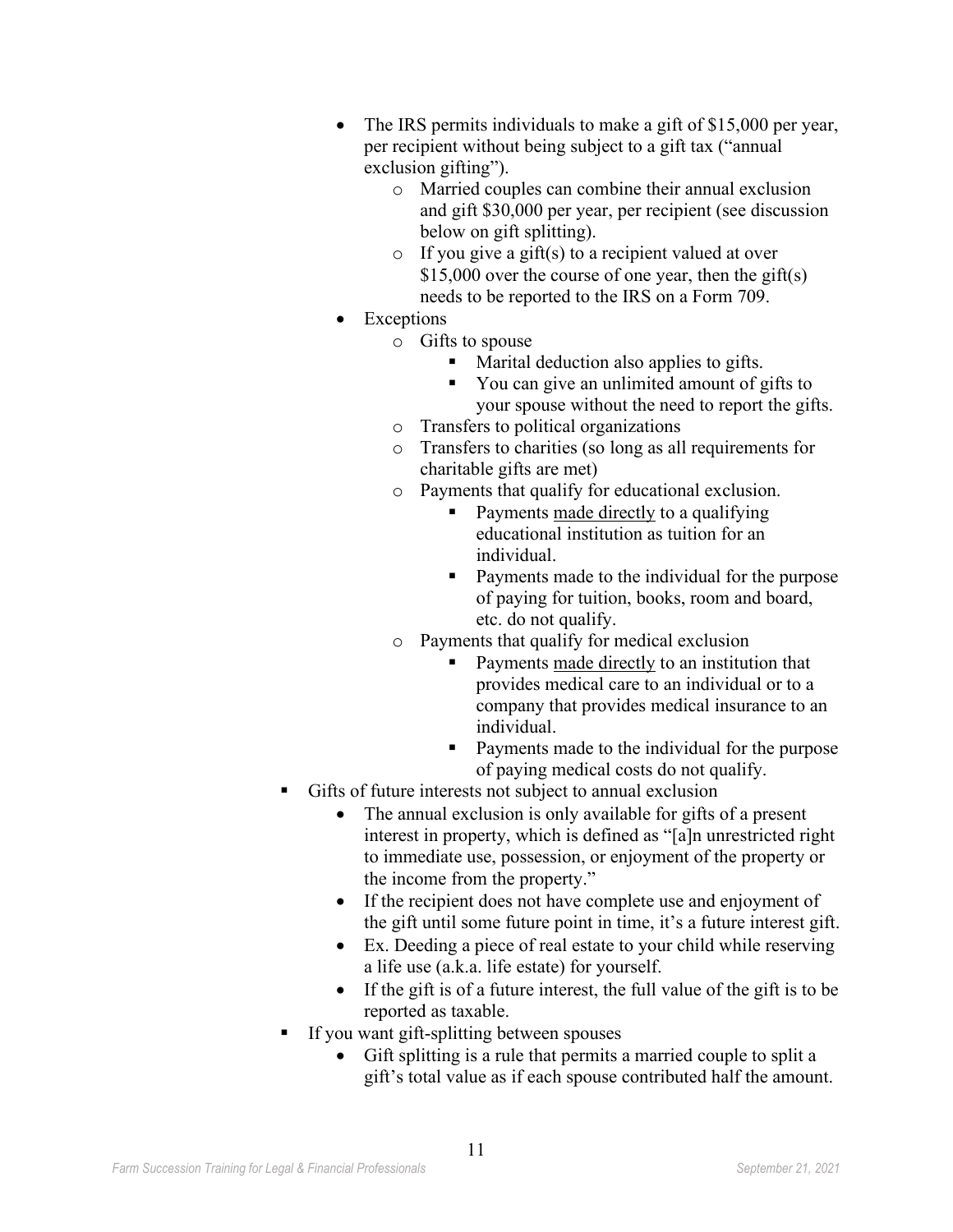- Ex. Husband makes gift to child of \$30,000. Husband and Wife each file a Form 709 splitting the gift so that each spouse is treated as having made a \$15,000 gift to child. The entire amount of the gift is excluded from taxation as it falls within Husband and Wife's annual exclusions.
- Gift splitting treatment is not automatic. Each spouse needs to file a Form 709 to get the benefit of gift splitting. This is true even if the total amount of the gift is not taxable.
- In order for gift splitting to apply:
	- o Gift needs to be to a third person (not a gift to spouse)
	- o Both spouses must be US citizens or residents at the time of the gift
	- o Spouses must be married at the time of the gift, and must not divorce and remarry before the end of the year
	- o Both spouses must consent to the gift split on the Form 709
- $\circ$  Who files
	- Individuals
		- Spouses cannot file joint return; each spouse files own return
		- Trusts/estates/partnerships/corporations do not file
		- Individual beneficiaries/partners/shareholders would be liable for any gift taxes
	- If you die before the return is filed executor/administrator of your estate must file
- o Effect on remaining ET exemption
	- If taxable gift made, no actual check is cut to the IRS.
	- Simply reduces the amount of your applicable estate tax exemption by the amount of the gift in excess of the annual exclusion.
	- So every individual can gift up to \$11,700,000 during their lives without having to pay any gift tax.
	- $\blacksquare$  If you use your full exemption during your life (i.e. make \$11,700,000) of lifetime gifts, your entire estate will be taxable upon your death as you will have no remaining estate tax exemption.

# • **Pros and Cons of lifetime gifting above annual exclusion**

- o PRO Removes property from your estate that is likely to appreciate
	- Ex. You own real estate that is currently valued at \$500,000. Over the next 10 years, the value is expected to appreciate to \$1,000,000.
	- If you gift the property now, you have reduced your available exemption by \$500,000 (minus the \$15,000 annual exclusion). But if you then pass away 10 years from now when the property is worth \$1,000,000, you have effectively removed \$500,000 from your estate tax free.
- o CON If the estate tax exemption continues to increase with inflation, you may regret gifting now. You could have retained control and access to those assets and your estate may still not have to pay an estate tax.
- **Valuation**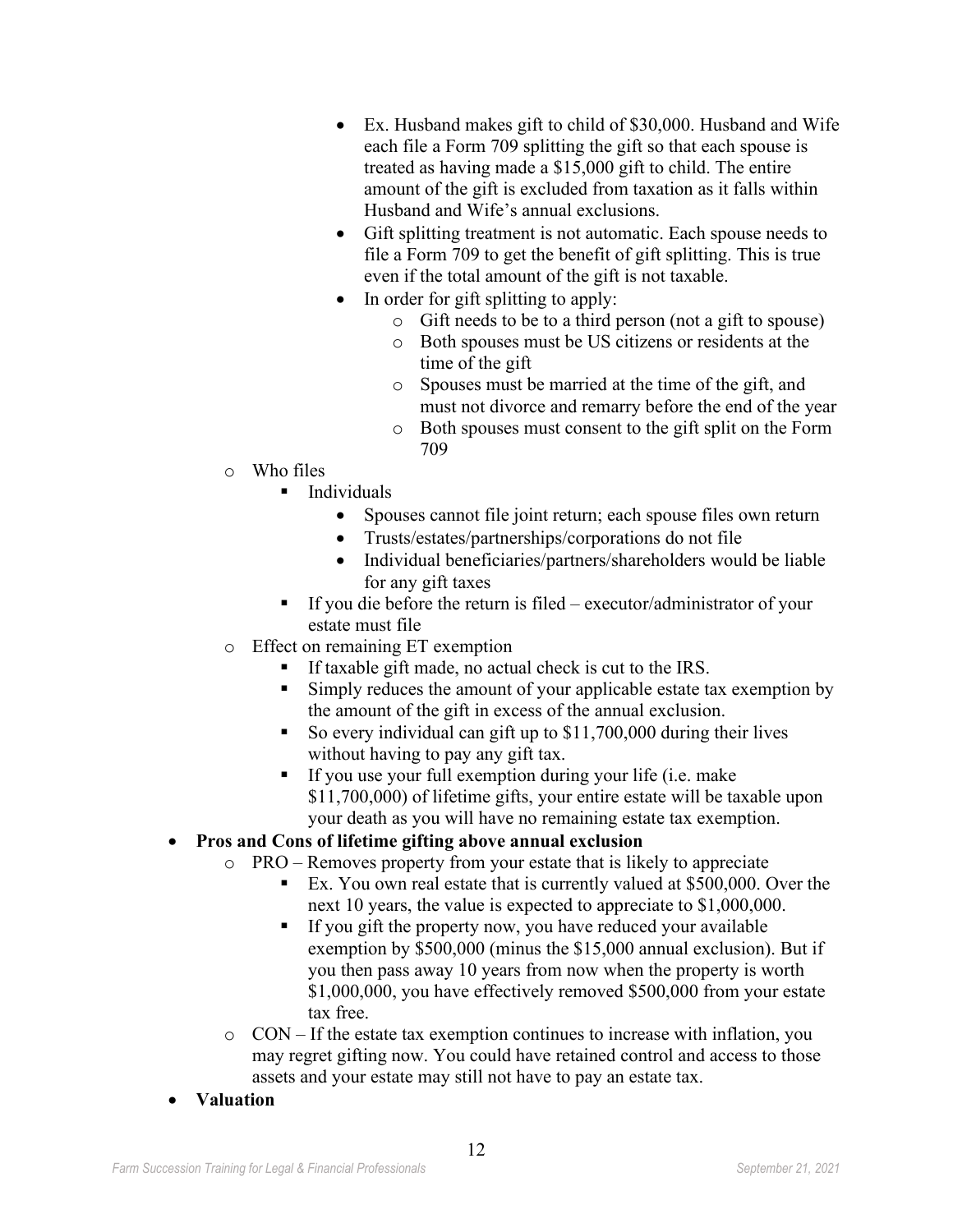- $\circ$  IRC  $\S 6501$  Statute of Limitations (SOL)
	- This may sound obvious, but when you make a gift, you have assigned a value to it.
	- The IRS has the right to question whether the value you assigned to the gift was accurate.
	- If you have not filed a Form 709, the IRS can audit you at any time and potentially assess taxes and penalties. There is no limit on how long the IRS has to do so.
	- If you file a Form 709 to report the gift, the IRS only has a 3 year window in which they can review the accuracy of the gift (i.e. 3 year SOL).
		- If no audit is commenced within 3 years, the IRS is foreclosed from ever reviewing the accuracy of the gift.
		- However, "adequate disclosure" is required to start 3 year SOL.
	- Adequate disclosure
		- Form 709 must include:
			- o A description of the gifted asset.
			- o The relationship between the donor and the donee.
			- o A statement describing any position taken on the For 709 that is contrary to any Treasury regulations or IRS revenue rulings.
			- o A qualified appraisal (as performed by a qualified appraiser) OR a detailed description of the method used to determine the value of the gift.
			- o It must also disclose whether the value of the gift reflects a valuation discount, and, if so, to attach an explanation (see discussion below on Valuation Discounts).
		- Qualified appraisal An appraisal that:
			- o Is treated as a qualified appraisal under Treasury regulations, and
			- o Is conducted by a qualified appraiser in accordance with generally accepted appraisal standards.
		- Qualified appraiser An appraiser that:
			- o Has earned an appraisal designation from a recognized professional appraiser organization, or has met otherwise met minimum education and experience requirements as set forth in the Treasury regulations,
			- o Regularly performs appraisals for which he receives compensation, AND
			- o Meets any other prescribed requirements.
			- o
- **Valuation Discounts**
	- o Lack of marketability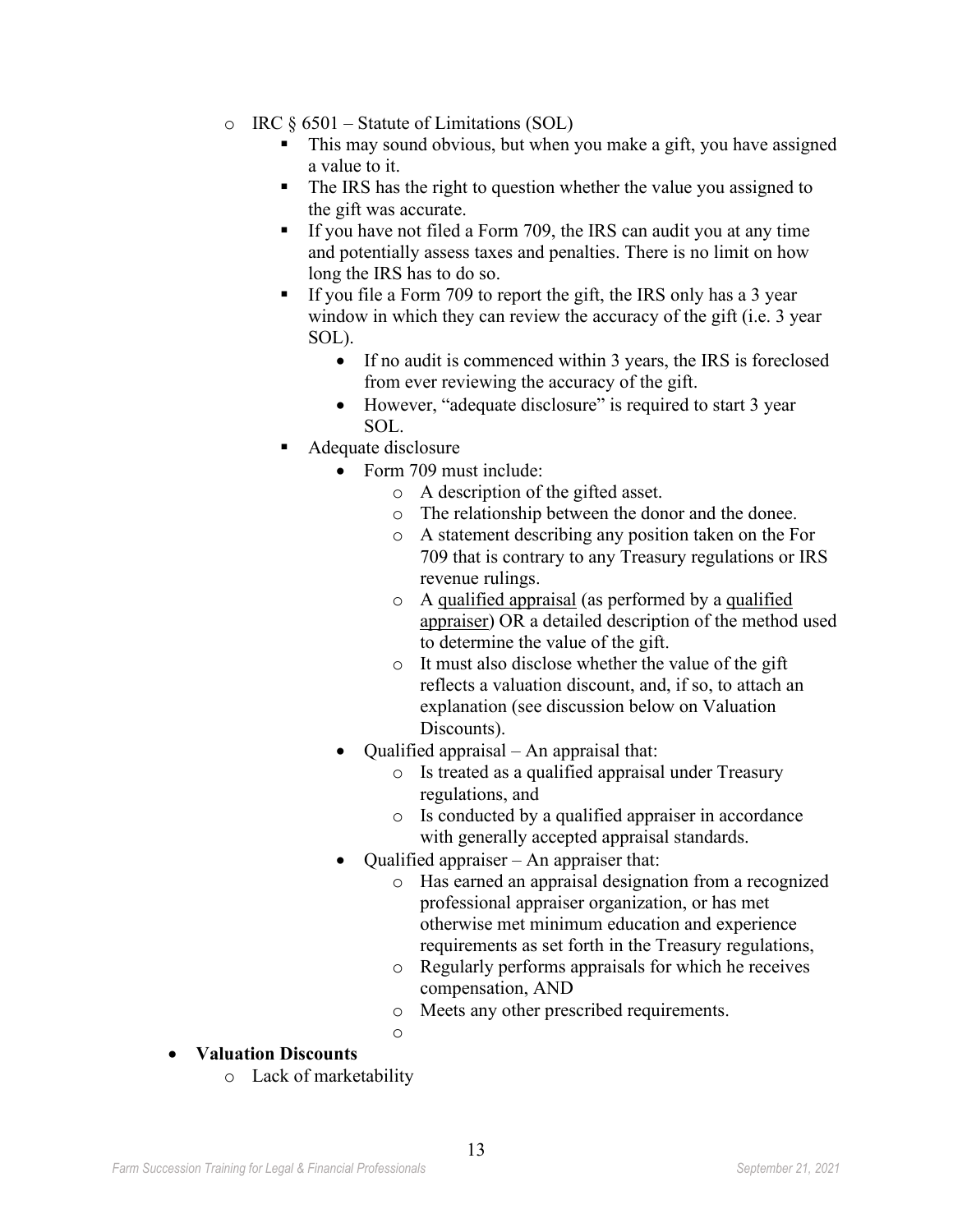- Takes into account the fact that an owner of an interest in a nonpublicly traded entity will have more difficulty finding a willing buyer.
- Ex. An interest in a family held LLC or LLP. Very little market for these types of interest, and usually only willing buyers of the interest are other family members.
- o Lack of control, a.k.a. minority interest
	- Appropriate when the holder of the interest does not have the right to decide:
		- When distributions of earnings will be made,
		- When the entity will be liquidated, OR
		- Other issues that affect the financial benefits of ownership.
	- Ex. Individual only owns a 5% ownership in an LLC, and/or the ownership interest is "economic only"(no right to participate in management of the LLC).
- o Fractional interest
	- Takes into account that it may be difficult to find a willing buyer for only a fractional interest in an asset.
	- Often seen in the context of real estate.
	- Ex. Four siblings inherited a piece of real estate from their parents such that they each own  $\frac{1}{4}$  of the property. If a sibling wants to sell their ¼ interest, it would be difficult (if not impossible) to find a third party who wants to purchase their interest in the property.

# **VIII. Connecticut Estate Tax**

- **Basics**
	- o Exemption amount:
		- $\bullet$  2020 = \$5,100,000
		- $2021 = $7,100,000$
		- $2022 = $9,100,000$
		- $\sim 2023$  = match federal exemption
	- o Tax Rates

| Tax Rates for 2020, 2021, and 2022 |                           |       |       |
|------------------------------------|---------------------------|-------|-------|
| <b>Value of Estate</b>             | <b>Marginal Tax Rates</b> |       |       |
|                                    | 2020                      | 2021  | 2022  |
| Up to $$5,100,000$                 | None                      |       |       |
| \$5,100,000 to \$6,100,000         | 10.0%                     | None  |       |
| \$6,100,000 to \$7,100,000         | $10.4\%$                  |       | None  |
| \$7,100,000 to \$8,100,000         | 10.8%                     | 10.8% |       |
| \$8,100,000 to \$9,100,000         | 11.2%                     | 11.2% |       |
| \$9,100,000 to \$10,100,000        | 11.6%                     | 11.6% | 11.6% |
| \$10,100,000 and greater           | 12%                       | 12%   | 12%   |

- o Caps on CT Estate Tax
	- CT has imposed a limit on the amount of the maximum amount of tax an estate has to pay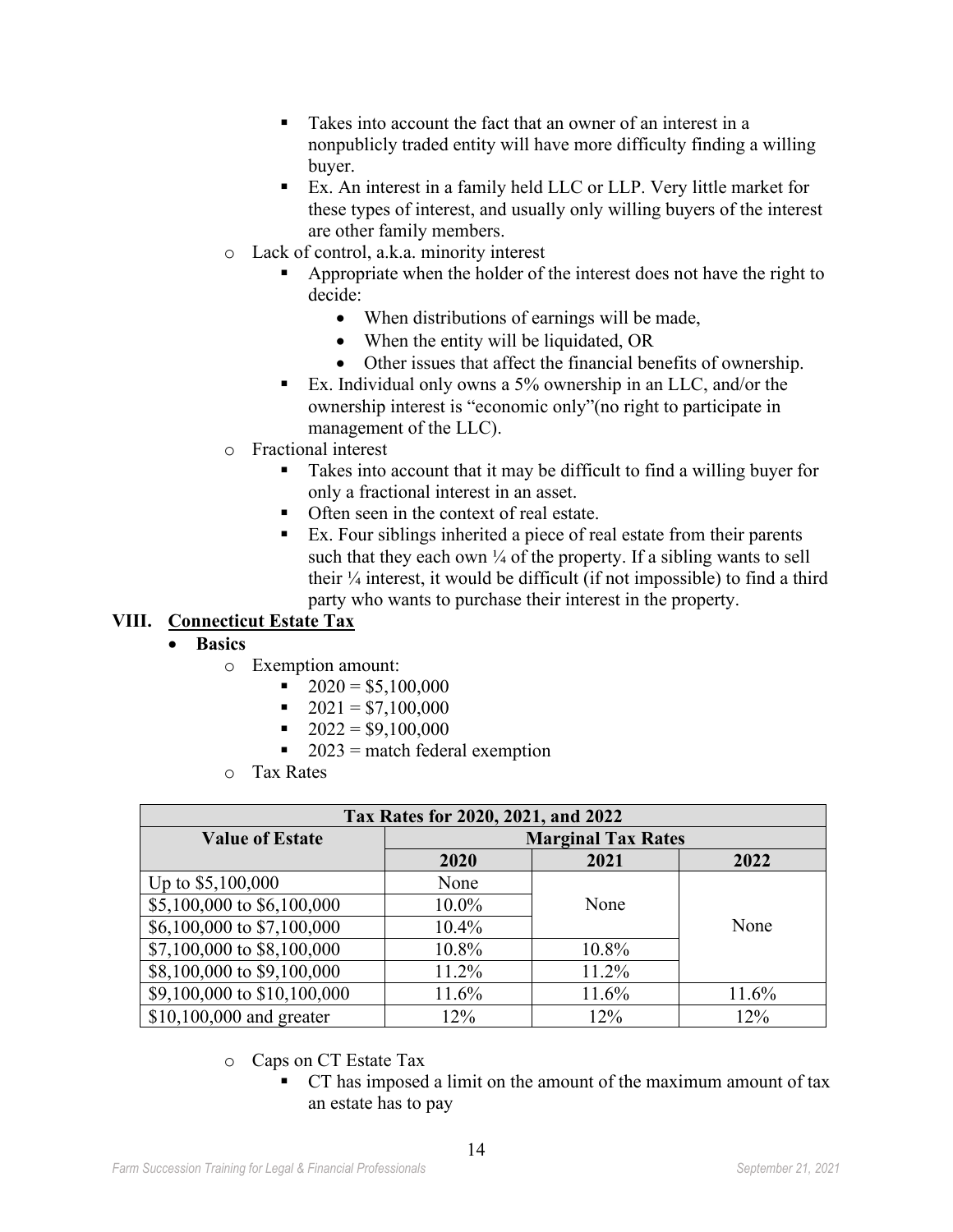- $\bullet$  \$20,000,000 cap for decedents dying from  $1/1/2016 12/31/2018$
- $\bullet$  \$15,000,000 cap for decedents dying on or after 1/1/2019

# • **Connecticut Estate Tax Return**

- o File within 6 months from date of death
- o If gross estate exceeds exemption, file Form CT-706/709
- o If gross estate does not exceed exemption, file Form CT-706NT

# • **Calculating CT gross estate**

- o CT gross estate equals
	- Federal gross taxable estate (less allowable federal estate tax deductions), PLUS
	- All CT taxable lifetime gifts made after January 1, 2005 (other than CT taxable gifts that are includable in the federal gross estate), PLUS
	- Amount of state gift tax paid on any gift made by decedent or the surviving spouse within 3 years of DOD
- o State statutes permit valuation of farm real estate based on its current use as opposed to its highest and best use (C.G.S. §§ 12-349(a) and 12-63(a))
	- Requirements to qualify for current use valuation
		- Beneficiary receiving real estate must be a close family member (spouse, child, parent, sibling, etc.);
		- Real estate was owned by decedent or close family member for aggregate of no less than 5 of the last 8 years preceding decedent's death; AND
		- Decedent or any beneficiary shall have engaged in active and substantial participation in farming operations directly related to the real estate for an aggregate of no less than 5 of the last 8 years preceding decedent's death
	- Where farm real estate is owned by partnership, corporation, or trust engaged in farming, it can be treated as ownership directly in the real estate if:
		- Sole partners, shareholders, or beneficiaries are close family members; AND
		- Decedent's entire interest in the partnership, corporation, or trust passes to a close family member

# • **No Portability**

- o Unlike the federal estate tax, there is no portability available for unused CT estate tax exemptions.
- o If a decedent does not use his/her full CT exemption, the unused portion of the exemption is gone.

# • **Release of Liens on Real Estate**

- o Automatic statutory lien (for estate taxes and probate fees) attaches to all CT real estate a person owns at death
- o To obtain a release of liens, must file Petition for Certificate Releasing Liens (PC-205B) along with all other required probate documents
- o Exceptions for real estate owned in trust or in a business entity (corporation, LLC, etc.).
- **Probate fee**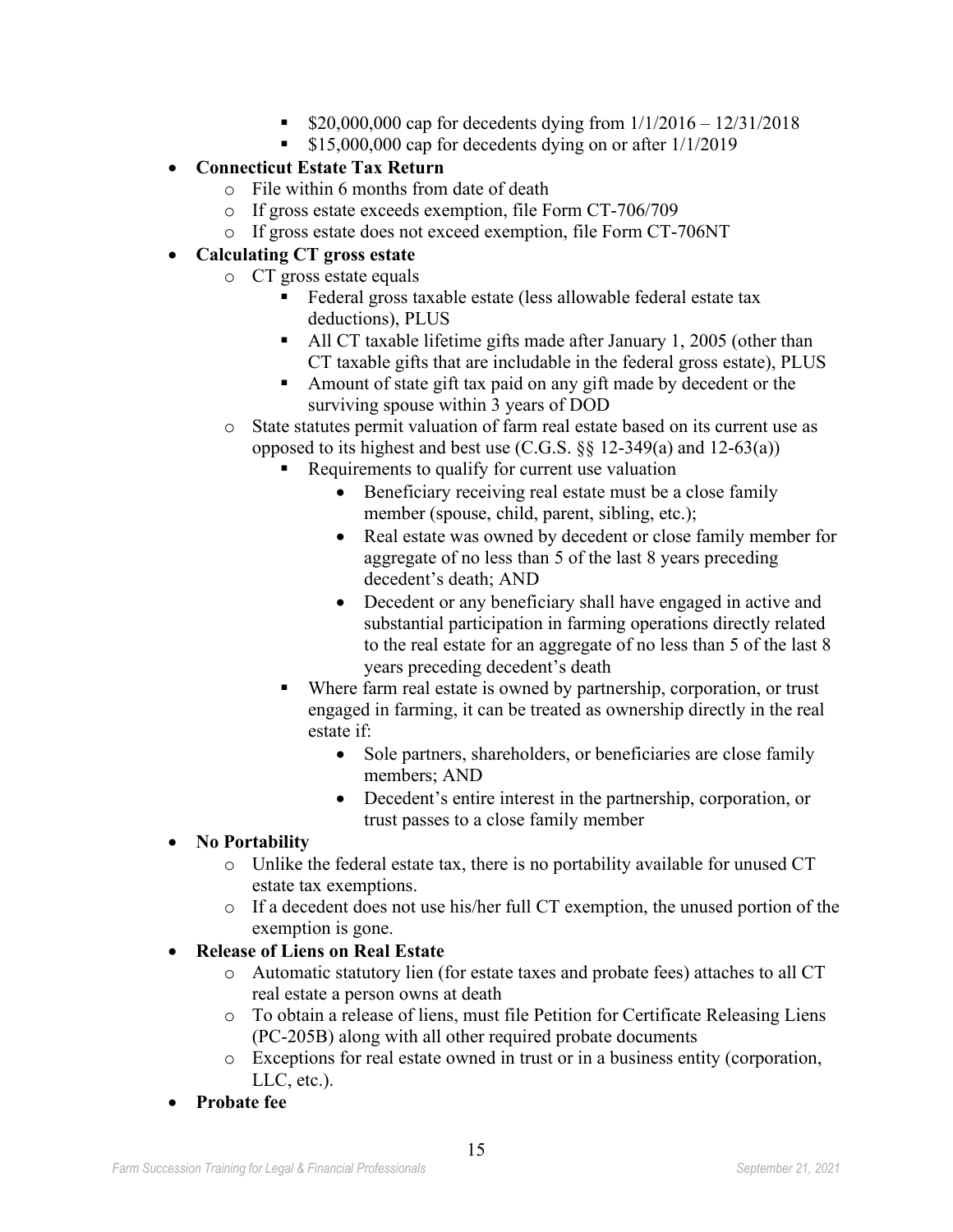- o Method for determining probate fee is set forth in C.G.S. § 45a-107.
- o Based on
	- $\blacksquare$  the greatest of:
		- Inventory
		- Gross estate for estate tax purposes
		- CT taxable estate
		- Gross taxable estate for succession tax purposes
	- PLUS all damages recovered for injuries resulting in death, LESS hospital and medical expenses and attorney's fees and costs
	- LESS 50% of property passing to surviving spouse
- o Calculating the probate fee

| <b>Basis for Computation of Fees</b> | <b>Total Fee</b>                            |
|--------------------------------------|---------------------------------------------|
| $$0 - $500$                          | \$25                                        |
| $$500 - $1,000$                      | \$50                                        |
| $$1,000 - $10,000$                   | \$50 plus $1\%$ of excess of \$1,000        |
| \$10,00 to \$500,000                 | \$150 plus 0.35% of excess over \$10,000    |
| $$500,000 - $2M$$                    | \$1,865 plus 0.25% of excess over \$500,000 |
| $$2M - $8,877,000$                   | \$5,615 plus 0.5% of excess over \$2M       |
| Over \$8,877,00                      | \$40,000                                    |

#### • **Other CT specific issues**

- o Intestacy
	- If you die without having a Will (a.k.a. die "intestate"), CT has prescribed rules setting forth what will happen to your assets.

| Children inherit 100%                                      |
|------------------------------------------------------------|
| Spouse inherits 100%                                       |
| Spouse gets first $$100K$ , plus $\frac{1}{2}$ the balance |
| Children get the balance                                   |
| Spouse gets $\frac{1}{2}$                                  |
| Child gets balance.                                        |
|                                                            |
| Spouse gets first $$100K$ plus $\frac{3}{4}$ of the        |
| balance                                                    |
| Parents get balance                                        |
| Parents get 100%                                           |
| Siblings get 100%                                          |
|                                                            |
| Next of kin get 100%                                       |
|                                                            |
|                                                            |

- o Statutory share
	- Instead of taking what is left to them under their deceased spouse's will (if anything), surviving spouse have the right to elect to take their statutory share of the deceased spouse's estate. C.G.S. § 45a-436.
	- Statutory share  $= 1/3$  of the decedent's assets passing under the Will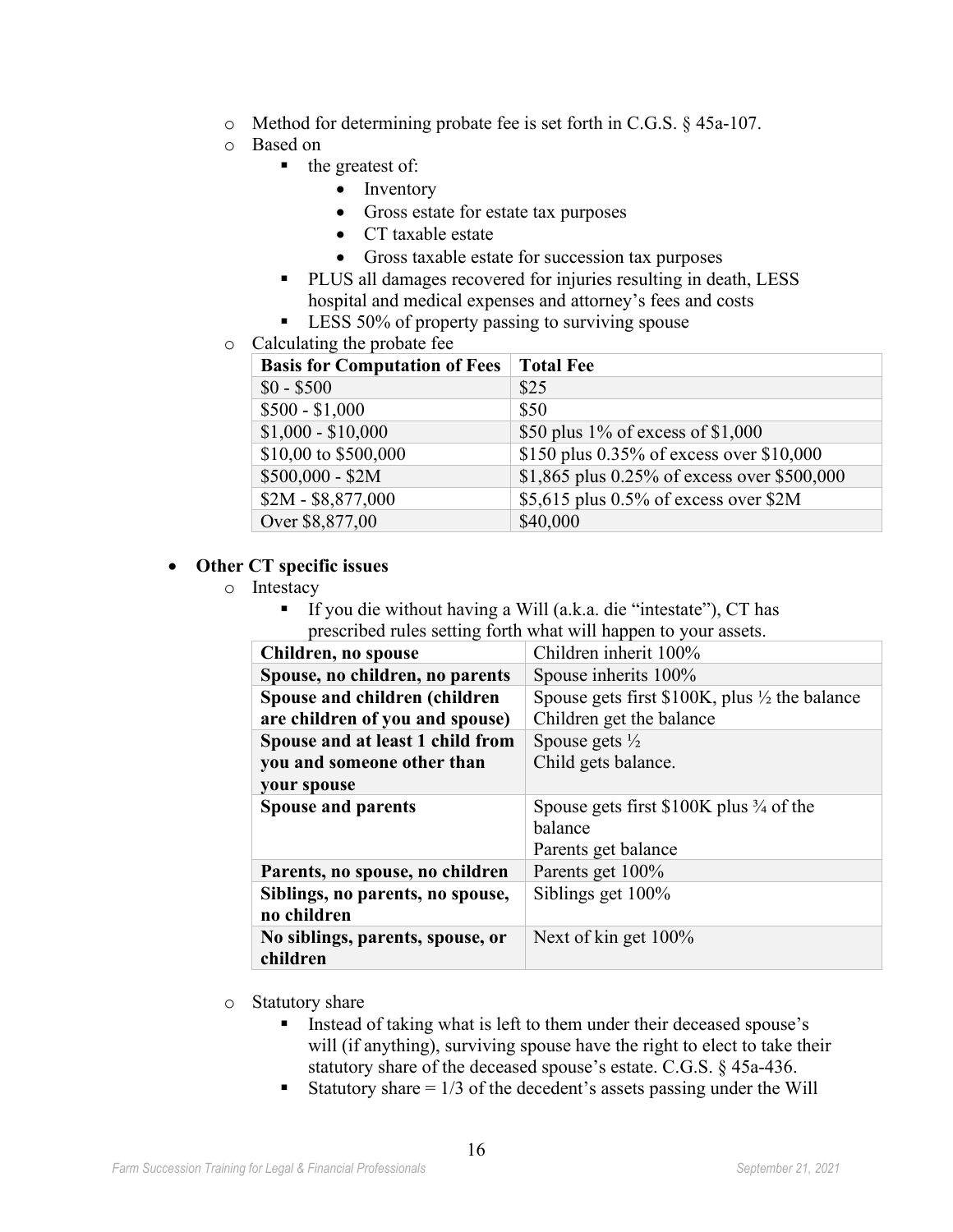- Spouse may elect to receive their statutory share if it will give them a larger inheritance than what was provided for them under the Will.
- o "Widow's allowance"
	- **Probate court can make an allowance necessary for the support of the** surviving spouse or family during the settlement of the estate. C.G.S. § 45a-320.
	- **Term "surviving spouse" in this context applies to civil unions and** same sax marriages.
- **CT Gift Tax**
	- o Tax applies to all gifts made after 2005.
	- o As to CT residents, tax applies to gifts of real and tangible personal property located in CT and intangible personal property wherever located.
	- o As to non-CT residents, tax applies to gifts of real or tangible personal property located in CT.
	- o Taxable gifts reduce CT estate tax exemption (\$7,100,000 in 2021); no tax actually paid unless make more than \$7,100,000 of lifetime gifts.
	- $\circ$  Rates = same as estate tax
- **Transfers of CT Real Estate or CT business entities holding title to real estate**
	- o Transfers of Real Estate
		- Transfer of legal title will require deed reflecting transfer to be recorded on the land records.
			- Ex. Transfer from individual(s) to LLC.
		- May be required to report gift for gift tax purposes.
		- May incur Conveyance Tax. C.G.S. § 12-494.
			- The tax is 0.75% of the sales price and is assessed on any sale for more than \$2,000.
			- There may also be a tax charged by the municipality in which the real estate is located in addition to the state tax.
			- Numerous exceptions, which include conveyances:
				- o For no consideration
				- o Between spouses
				- o Where there is a mere change in of identity or form of ownership or organization where there is no change in beneficial ownership (a.k.a. "identity of ownership")
				- o Etc.
	- o Transfers of CT Business Entity holding title to real estate
		- Transfer of legal title will likely require some form of transfer document to be kept in the entity's records.
			- Ex. Stock certificate, LLC membership transfer certificate, etc.
		- Usually no need to record on land records.
		- Not subject to Conveyance Tax.
		- May be subject to Controlling Interest Transfer Tax.
			- Tax imposed on the sale or transfer for consideration of a controlling interest in an entity where the entity owns (directly or indirectly) an interest in CT real estate which has a value of not less than \$2,000.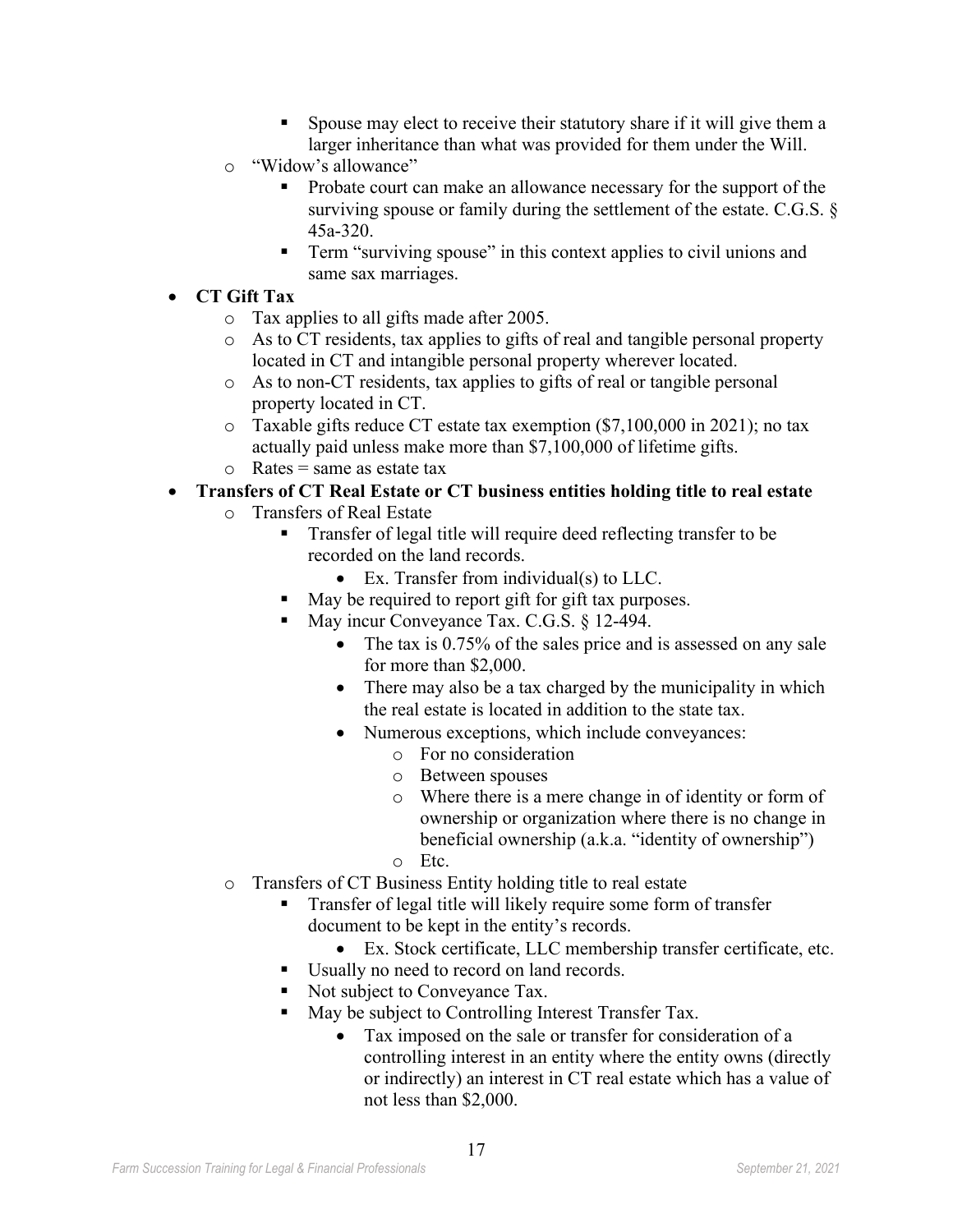- Tax is imposed on the person transferring the controlling interest at the rate of 1.11% of the value of the interest in the real property possessed by the entity.
- o Public Act 490 ("PA 490")
	- Permits farm, forest, or open space land to be assessed at its use value rather than its fair market value or highest and best use value for purposes of local property taxation.
	- Without the lower use value assessment, most landowners would have to sell the land because they would not be able to afford the property taxes.
	- Additional Conveyance Tax (above standard Conveyance Tax discussed above) assessed for transfer of land within 10 years of obtaining PA 490 status.
		- If transferred in  $1<sup>st</sup>$  year, tax of  $10\%$  is assessed.
		- Decreases 1% each year until the 10 year period has expired.
		- After 10 years, there is no Conveyance Tax.
		- Exceptions to Conveyance Tax apply.
			- o Ex. John owns parcel A that has been classified as PA 490 farm land. John conveys parcel A into a single member LLC of which John is the sole member. Identity of ownership exception applies.

#### **IX.Vermont Estate Tax**

- **General**
	- o Estate Tax Exemption Amount
		- $\bullet$  2020 = \$4,250,000
		- $\blacksquare$  2021 = \$5,000,000
	- o The Vermont taxable estate generally equals the federal taxable estate, plus any deduction taken for state death taxes, plus any taxable gifts made by the decedent within 2 years of death. 32 V.S.A. §7442a(b); 32 V.S.A.  $$7402(14).$
	- $\circ$  The tax is equal to 16% of the excess over the exemption amount multiplied by a fraction wherein the numerator equals the value of the Vermont gross estate plus taxable gifts with a Vermont situs made within 2 years of death and the denominator equals the federal gross estate plus the value of taxable gifts made within 2 years of death. 32 V.S.A.§7442a(b).
	- o The Vermont gross estate is the federal gross estate minus any property with a situs outside Vermont. 32 V.S.A. §7402(13). Real property in Vermont is sited in Vermont. Tangible personal property is sited in the state where it was normally kept or located at the time of the decedents death. Intangible personal property is sited in the state where the decedent was domiciled at death. 32 V.S.A. §7402(15).
- **Estate Tax Reduction for Estate of a Farmer**
	- o Where a farmer qualifies for installment payments of estate taxes under 26 U.S.C. §6166, and the closely held business is the business of farming in Vermont, the amount of estate tax shall be reduced by the percentage which the closely held farm business bears to the federal adjusted gross estate. 32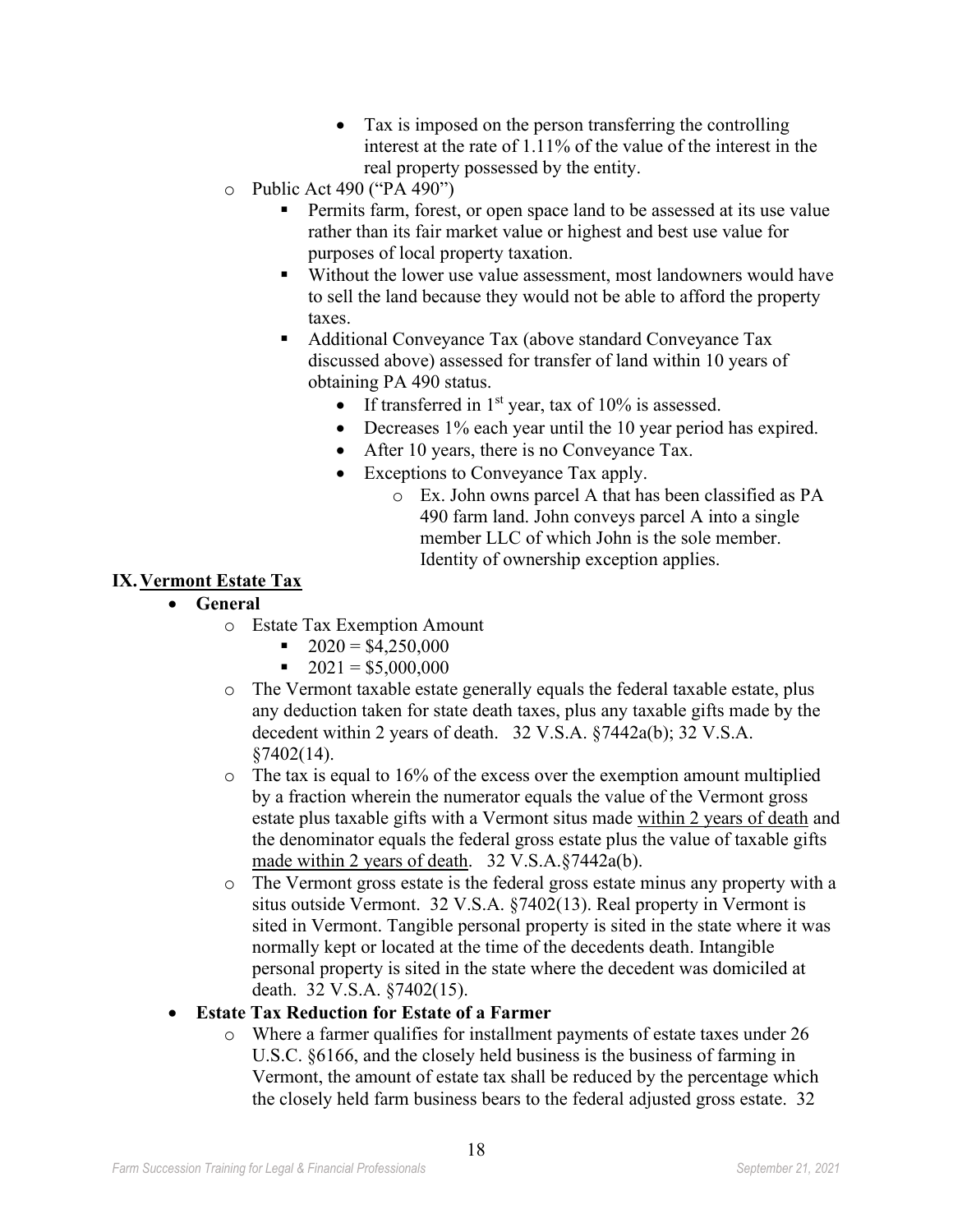V.S.A. §7443. Generally, the adjusted gross estate is the gross estate less deductions for qualified expenses.

- $\circ$  To qualify for installment payment of estate taxes under 26 U.S.C. §6166, the value of the interest in a closely held business must exceed 35% of the adjusted gross estate. 26 U.S.C. §6166(a). For purposes of the 35% requirement, interests in residential buildings and related improvements occupied by the owner, lessee, or by farm employees. 26 U.S.C.  $§6166((b)(3).$
- o Interest in a closely held business means:
	- An interest in a sole proprietorship;
	- An interest in a partnership if  $20\%$  or more of the capital interest is included in determining the gross estate of the decedent and there are 45 or fewer partners; or
	- Stock in a corporation if 20% or more in value of voting stock is included in determining the gross estate and there are 45 or fewer shareholders. 26 U.S.C. §6166(b)(1)(A)-(C).

# **X. New Hampshire Estate Tax**

- No state estate tax
- No state gift tax

# **XI.Rhode Island Estate Tax**

- Exemption
	- o Set at \$1,500,00 in 2015 and indexed to increase with inflation
	- $O$   $2020 = $1,579,922$
	- $\Omega$  2021 = \$1,595,156
	- o Unlike the federal estate tax, the available exemption amount is not calculated by taking into account lifetime gifts
		- Incentive to make lifetime gifts to reduce potential RI estate tax consequences
- Estate Tax Rate
	- o Maximum rate of 16%
- RI Estate Tax Return
	- o File within 9 months from date of death
	- o If gross estate exceeds exemption, file Form 100A
	- o If gross estate does not exceed exemption, file Form 100
- Release of Estate Tax Lien on Real Estate
	- o Automatic statutory lien attaches to all RI real estate a person owns at death
	- o To obtain a release of lien, must file:
		- Estate Tax Return (Form 100A or 100, whichever is applicable)
		- Discharge of Estate Tax Lien (Form T-77)
- No Portability
- Real Estate held in LLCs
	- o While membership interest in an LLC is personal property, a member has no specific interest in specific LLC property. R.I. Gen. Laws § 7-16-34.
	- o Accordingly, for RI estate tax purposes, a less than 100% member interest in an LLC is considered intangible personal property. Declaratory Ruling Request No. 2015-01.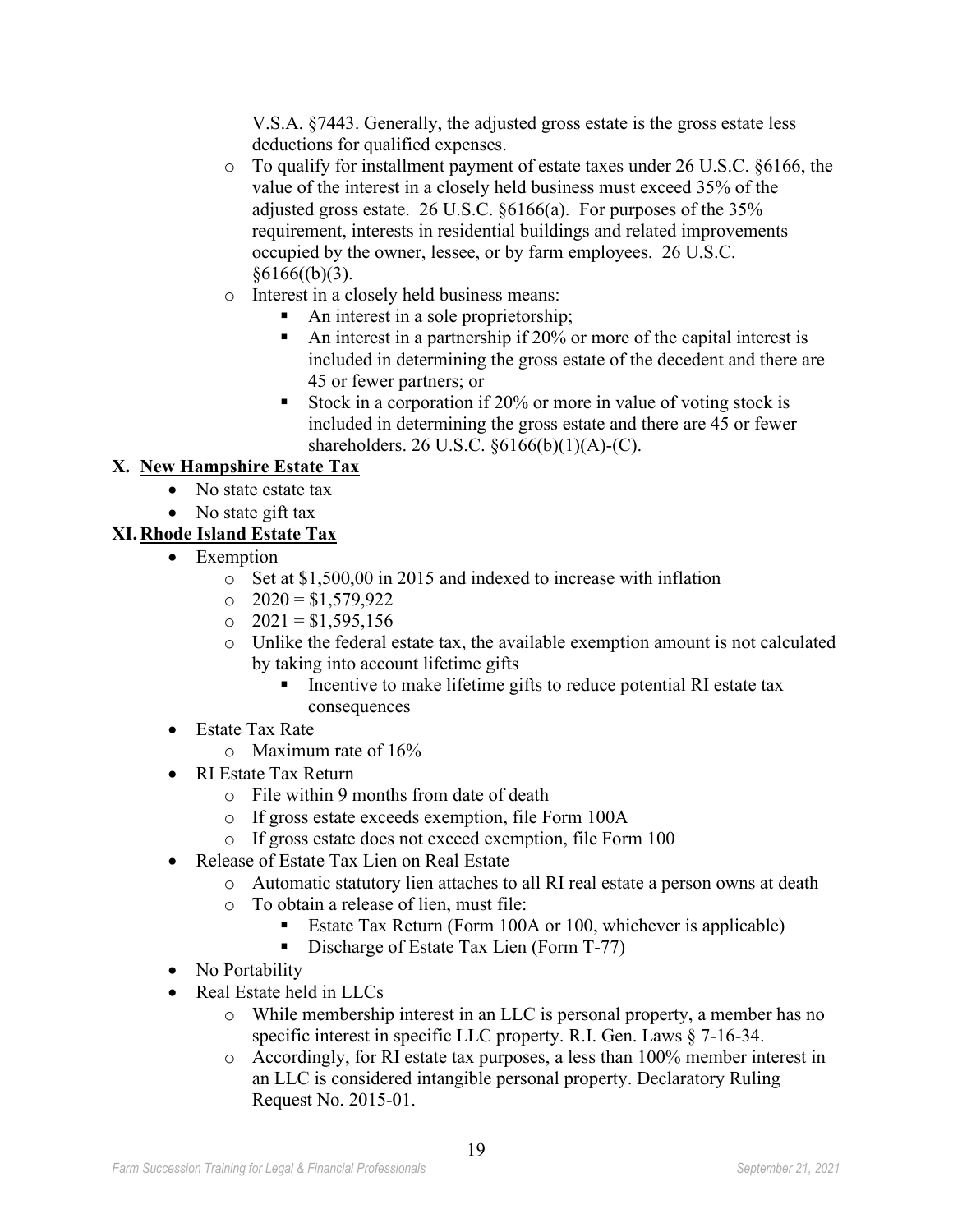- For non-residents, intangible personal property is not subject to RI estate tax. R.I. Gen. Laws  $\S$  44-22-1.1(e). As a result, the underlying real estate held within the LLC would not be includable in the decedent's gross estate and would not be subject to RI estate tax.
- In contrast, a single-member LLC is treated as an entity disregarded as separate from its owner, unless it affirmatively elects to be taxed as a corporation for federal tax purposes. If no election is made to treat the single member LLC as a corporation, the LLC is disregarded for estate tax purposes and the value of the real estate would be included in the non-resident's gross estate.
- Finally, all RI real estate owned by a decedent at the time of death is subject to a statutory lien imposed under R.I. Gen. Laws § 44-23-13. A discharge of the estate tax lien is necessary to transfer the property and can be obtained by the payment of all estate taxes due in RI. R.I. Gen. Laws § 44-23-14. However, if the non-resident decedent does not own a 100% interest in the LLC (and the real estate is therefore not includable in his gross estate), an estate tax lien discharge is not required.
- **NOTE:** The analysis changes if the decedent is a RI resident since the intangible property of a resident is subject to the RI estate tax under R.I. Gen. Laws  $\S$  44-22-1.1(e). A RI resident's less than 100% interest in a LLC would be subject to RI estate tax but not the statutory lien on real estate imposed under R.I. Gen. Laws § 44-23-13.
- RI does not have a Gift Tax

# **XII. Maine Estate Tax**

- Exemption amount
	- $\degree$  2020 = \$5,800,000
	- $\degree$  2021 = \$5,870,000
- Tax rates
	- o For decedents dying in 2020

| <b>Maine Taxable Estate</b> | The tax is equal to                                |
|-----------------------------|----------------------------------------------------|
| $$0 - $5,800,000$           | None                                               |
| $$5,800,000 - $8,800,000$   | $8\%$ of excess over \$5,800,000                   |
| \$8,800,000 - \$11,800,000  | $ 10\%$ of excess over \$8,800,000 plus \$240,000  |
| \$11,800,000 or more        | $ 12\%$ of excess over \$11,800,000 plus \$540,000 |

o For decedents dying in 2021

| <b>Maine Taxable Estate</b> | The tax is equal to                            |
|-----------------------------|------------------------------------------------|
| $$0 - $5,870,000$           | None                                           |
| $$5,870,000 - $8,870,000$   | 8% of excess over \$5,870,000                  |
| $$8,870,000 - $11,870,000$  | 10% of excess over \$8,870,000 plus \$240,000  |
| \$11,870,000 or more        | 12% of excess over \$11,870,000 plus \$540,000 |

• No state gift tax

# **XIII. New York Estate Tax**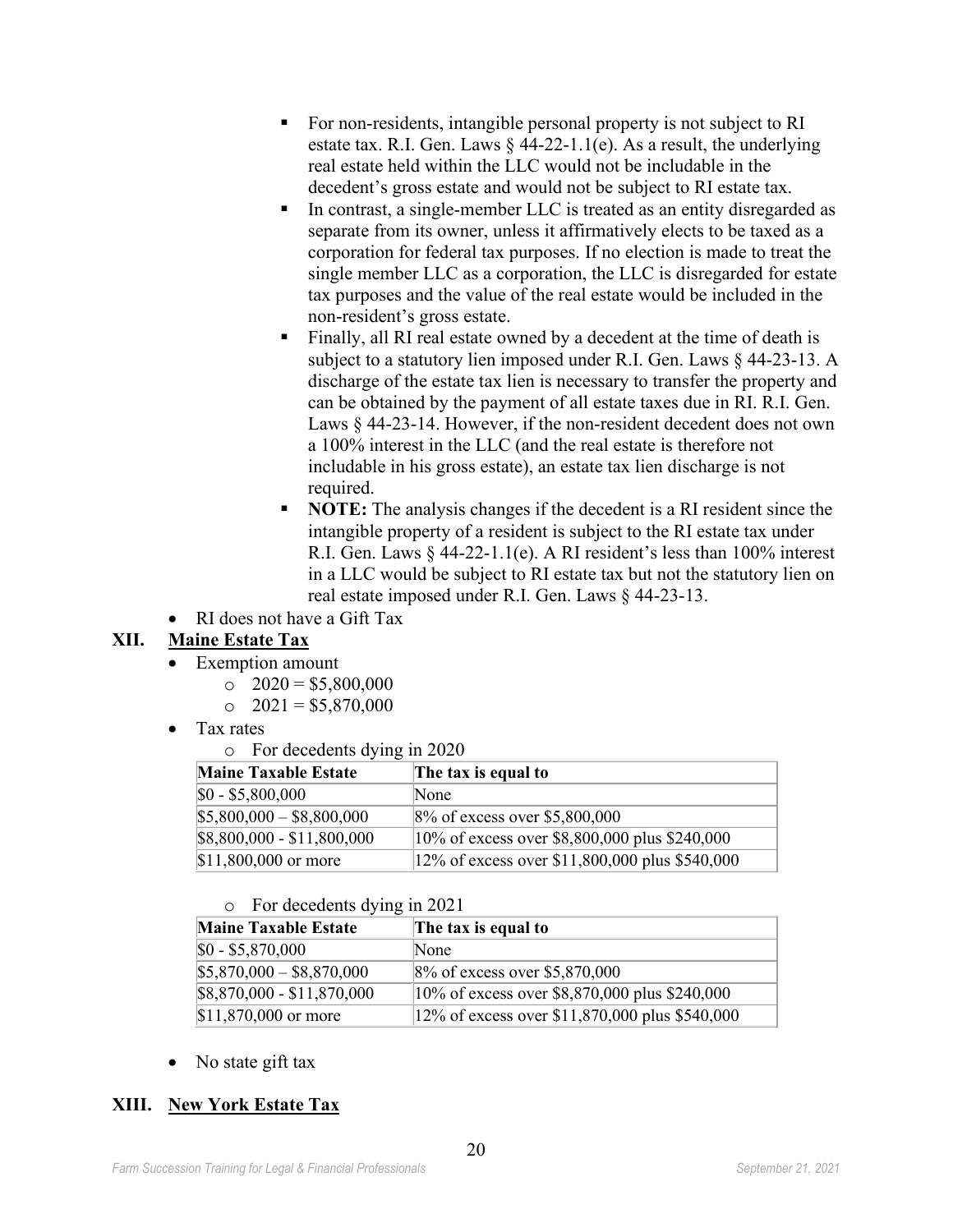- Exemption Amount
	- $\degree$  2020 = \$5,850,000
	- $\degree$  2021 = \$5,930,000
- NY Estate Tax Return (Form ET-706) must be filed within 9 months of death.
- The "Tax Cliff"
	- o NY has implemented as rule precluding certain estates from being able to use the exemption.
	- o If the NY taxable estate is more than 105% of the exemption amount, the estate cannot use the exemption and the entire value of the estate is subject to the estate tax (the "tax cliff").
		- $\blacksquare$  105% of \$5,930,000 = \$6,226,500
		- Estates of decedents dying in 2021 valued at or over \$6,226,500 will receive no exemption.
	- o Example:
		- John Smith dies in 2021 with a taxable estate of \$5,930,000. His estate is not subject to the estate tax and can pass in its entirety to his beneficiaries.
		- John Smith dies in 2021 with a taxable estate of \$6,226,500, the estate pays a tax on the full value of the estate.
			- Amount over the exemption  $= $296,500$
			- Tax due =  $$5,538,992$
			- So even though the size of the estate is larger, beneficiaries receive less (\$5,930,000 versus \$5,687,508).
- Tax rates =  $5\%$   $16\%$

| Value of taxable estate    | <b>Tax Due</b>                                   |
|----------------------------|--------------------------------------------------|
| $$0 - $500,000$            | 3.06% of taxable estate                          |
| $$500,000 - $1,000,000$    | \$15,300 plus 5% of excess over \$500,000        |
| $$1,000,000 - $1,500,000$  | \$40,300 plus 5.5% of excess over \$1,000,000    |
| $$1,500,000 - $2,100,000$  | \$67,800 plus 6.5% of excess over \$1,500,000    |
| $$2,100,000 - $2,600,000$  | \$106,800 plus 8% of excess over \$2,100,000     |
| $$2,600,000 - $3,100,000$  | \$146,800 plus 8.8% of excess over \$2,600,000   |
| $$3,100,000 - $3,600,000$  | \$190,800 plus 9.6% of excess over \$3,100,000   |
| $$3,600,000 - $4,100,000$  | \$238,800 plus 10.4% of excess over \$3,600,000  |
| $$4,100,000 - $5,100,000$  | \$290,800 plus 11.2% of excess over \$4,100,000  |
| $$5,100,000 - $6,100,000$  | \$402,800 plus 12% of excess over \$5,100,000    |
| $$6,100,000 - $7,100,000$  | \$522,800 plus 12.8% of excess over \$6,100,000  |
| $$7,100,000 - $8,100,000$  | \$650,800 plus 13.6% of excess over \$7,100,000  |
| $$8,100,000 - $9,100,000$  | \$786,800 plus 14.4% of excess over \$8,100,000  |
| $$9,100,000 - $10,100,000$ | \$930,800 plus 15.2% of excess over \$9,100,000  |
| $$10,100,000$ or greater   | \$1,082,800 plus 16% of excess over \$10,100,000 |

#### **XIV. Massachusetts Estate Tax Basics**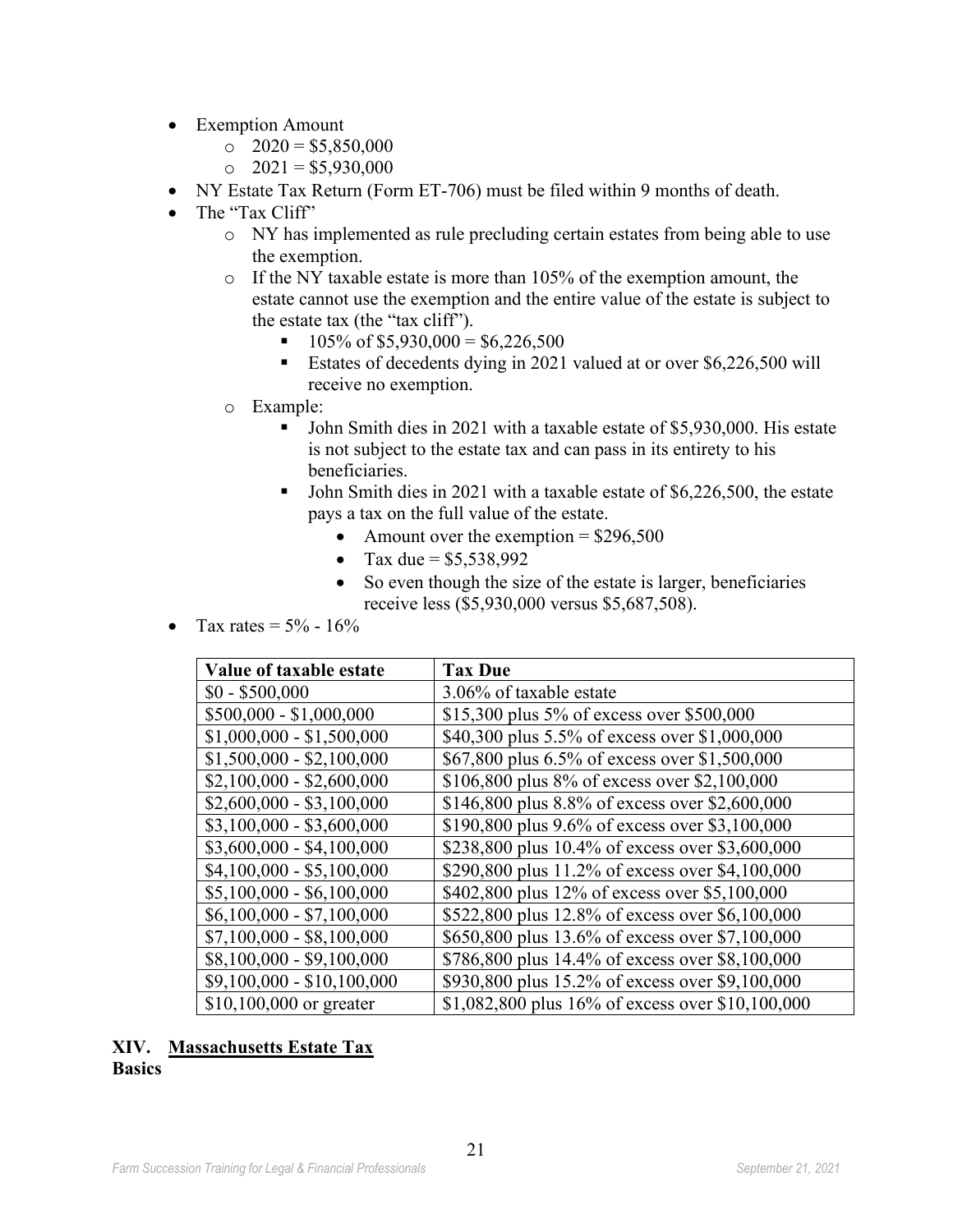- Exemption amount is \$1 million for decedents dying on or after January 1, 2006; no increase in sight
- Cliff tax if an estate exceeds \$1 million, the entire amount above \$40,000 is taxed
- No gift tax in Massachusetts, BUT to determine whether filing threshold is exceeded, add the value of the property owned at death to the value of any lifetime gifts in excess of the annual exclusion amount, and if the total exceeds the threshold, then filing is required; tax is only paid on what is still owned by decedent
- Estate tax return due 9 months after date of death
- No portability
- For dates of death occurring on or after January 1, 2003, Massachusetts estate tax will be an amount equal to the federal credit for state death taxes computed using the Internal Revenue Code in effect on December 31, 2000.
- Tax Rates range from .8% to 16%.

| <b>Estate SizeTax</b>      | Rate     |
|----------------------------|----------|
| \$40,001 - \$90,0000       | $.8\%$   |
| \$90,001 - \$140,000       | $1.6\%$  |
| $$140,001 - $240,000$      | $2.4\%$  |
| \$240,001 - \$440,000      | $3.2\%$  |
| \$440,001 - \$640,000      | $4.0\%$  |
| \$640,001 - \$840,000      | 4.8%     |
| \$840,001 - \$1,040,000    | 5.6%     |
| $$1,040,001 - $1,540,000$  | $6.4\%$  |
| $$1,540,001 - $2,040,000$  | 7.2%     |
| $$2,040,001 - $2,540,000$  | $8.0\%$  |
| $$2,540,000 - $3,040,000$  | 8.8%     |
| $$3,040,001 - $3,540,000$  | 9.6%     |
| $$3,540,001 - $4,040,000$  | $10.4\%$ |
| $$4,040,001 - $5,040,000$  | 11.2%    |
| $$5,040,001 - $6,040,000$  | 12.0%    |
| $$6,040,001 - $7,040,000$  | 12.8%    |
| $$7,040,001 - $8,040,000$  | 13.6%    |
| $$8,040,001 - $9,040,000$  | $14.4\%$ |
| \$9,040,001 - \$10,040,000 | 15.2%    |
| Above \$10,040,000         | 16.0%    |

• Estate tax returns must be filed through Mass Tax Connect at [https://mtc.dor.state.ma.us/mtc/\\_/](https://mtc.dor.state.ma.us/mtc/_/)

#### **Clearing Liens on Real Property**

- Automatic estate tax lien on any interest in real property owned by decedent at time of passing
- Lien is released by operation of law 10 years from date of death, but tax may still be due
- If date of death is on or after January 1, 1997, and the gross estate is \$1 million or less, lien can be cleared by an affidavit of the Personal Representative, subscribed to under the pains and penalties of perjury, recorded in the appropriate registry of deeds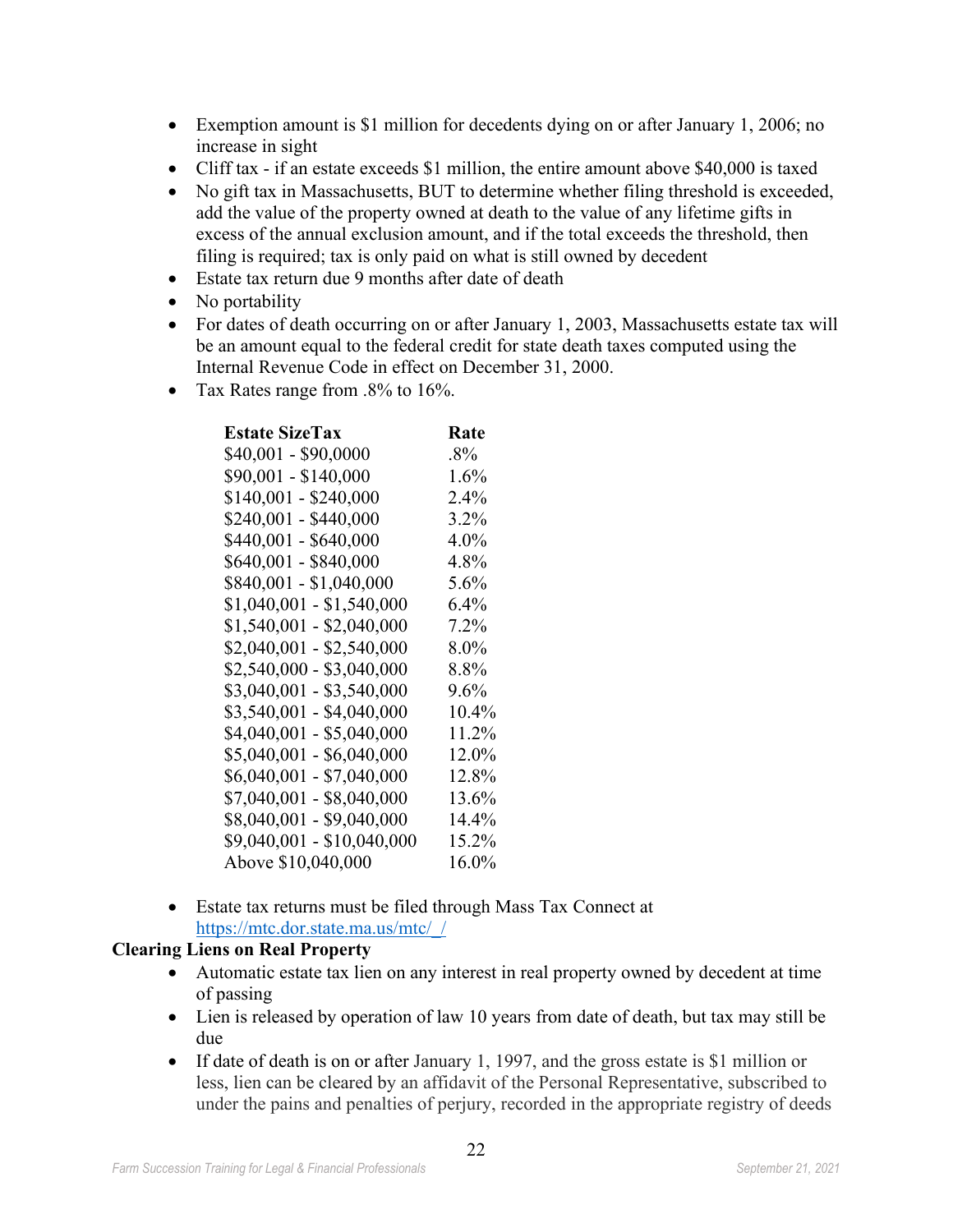and stating that the gross estate of the decedent does not necessitate a federal estate tax filing. (M.G.L. c. 65C, §14)

- When amount of the gross estate is greater than \$1 million, a Certificate Releasing Massachusetts Estate Lien is necessary.
	- i. Return not yet filed: Application for Certificate Releasing Massachusetts Estate Tax Lien (Form M-4422) may be filed provided the transaction is occurring sooner than 9 months after the decedent's death, or during an approved extension of time AND there is an executed purchase and sale agreement (or mortgage commitment) for real estate that is includible in the decedent's estate.
	- ii. Return previously filed: forward a copy of the purchase and sale agreement or mortgage commitment and indicate that a return was filed in order to expedite issuance of Certificate Releasing Massachusetts Estate Lien
	- iii. Form M-4422 can now be filed by entering information electronically through [MassTaxConnect.](https://mtc.dor.state.ma.us/mtc/_/) (faster processing / quicker release)
	- iv. The application for Form M-4422 must be filed with an attested copy of the deed, a copy of the purchase and sale agreement or mortgage commitment, and payment of the estimated amount of the tax due.

#### **Property Outside of MA / Non-resident Decedent**

- Massachusetts resident who owned or transferred real estate or tangible personal property located outside of Massachusetts: credit for estate or inheritance taxes properly paid to other state(s)
- Non-resident of Massachusetts who owned or transferred real estate or tangible personal property located in Massachusetts: amount of the Massachusetts nonresident estate tax is the proportion of the allowable credit from the federal estate tax return that the gross value of the Massachusetts property bears to the entire federal gross estate wherever situated (gross value of real property and tangible personal property in Massachusetts  $\div$  federal gross estate)  $\times$  credit for state death taxes)
	- i. More Aggressive Approach may be possible report out of state property, but state that the Commonwealth has no authority to levy a tax on it; has been successful for most recent returns
- Determining filing threshold for non-resident: If total gross estate exceeds \$1 million, there is a Massachusetts filing requirement because the total estate exceeds the current threshold regardless of the value of the MA property.

#### **Special Use Valuation**

- If the decedent's gross estate includes Massachusetts real property used for farming purposes, the Personal Representative can make an election to value such property for farm use if qualified under Code §2032A as in effect on January 1, 1985. (M.G.L. c. 65C, § 5(c)).
- When federal estate tax return must be filed also, the Massachusetts election of special use valuation must be consistent with the federal election.
- Personal Representative may make this election on a late return, but only if it is the first Massachusetts estate tax return filed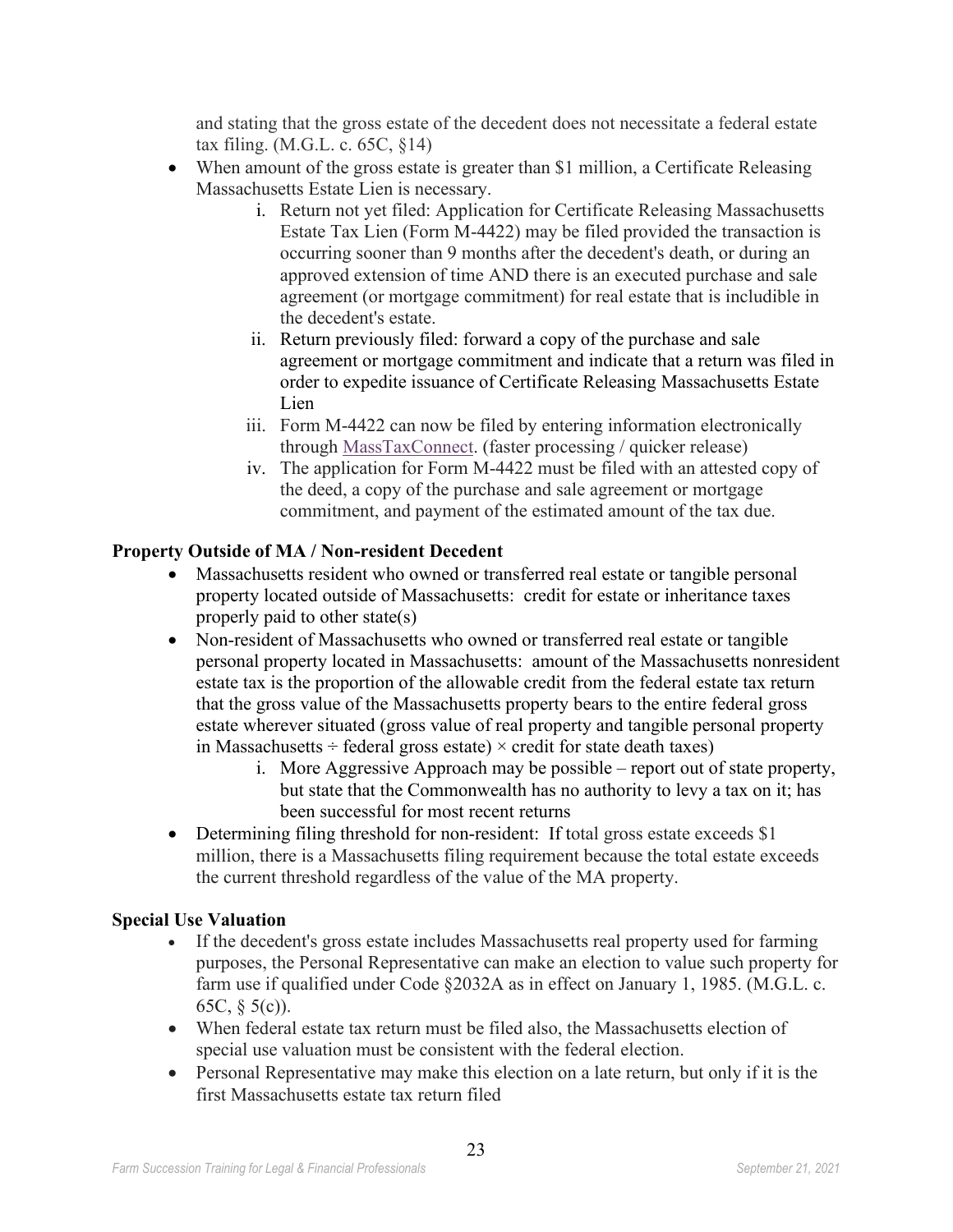- Election is irrevocable
- Massachusetts estate tax lien if Massachusetts farm property qualifying for special use valuation is disposed of or ceases to be used for farming within ten years from the decedent's death, a Massachusetts estate tax lien equal to the amount of additional tax due under Code §2032A, in effect on January 1, 1985, attaches to the property
	- i. lien arises when the election of special use valuation is made
	- ii. additional tax is due within 6 months of the disposition or cessation of farm use
- pending legislation may change valuation: "estate may elect to either value such property in accordance with section 2032A of the Code, in effect on January 1, 1985 or, if the gross estate of a decedent includes real property devoted to use for closely held agricultural land, the value of such land shall be valued pursuant to the valuation set by the farmland valuation advisory commission established pursuant to section 11 of chapter 61A for the fiscal year of the most recent growing season

### **XV. Proposed New Federal Legislation**

### • **The 99.5% Act**

- o Aims to tax the wealthiest 0.5% of Americans
- o Proposed Changes to Estate Tax
	- Reduces Federal estate tax exemption to \$3.5 million effective as of January 1, 2022
	- Increases maximum estate tax rate
		- To 45% for estates exceeding \$3.5 million
		- To 50% and higher for estates exceeding \$10 million
		- Maximum rate of 65% for estates exceeding \$1 billion
- o Proposed Changes to Gift Tax
	- Reduces lifetime gift tax allowance to \$1 million
	- Annual gift exclusion (\$15,000 per year per donee) limited to \$30,000 per donor per year for gifts to irrevocable trusts or of interests in certain flow through entities

#### • **The STEP Act**

- o A.k.a. Sensible Taxation and Equity Promotion Act
- o Would tax unrealized capital gains on death, effective for deaths after December 31, 2020. In other words, eliminates "stepped-up" basis for inherited assets.
- o Includes softeners:
	- Can exclude up to \$1 million in unrealized capital gains from this tax
	- $\blacksquare$  Up to 15 years to pay the tax for illiquid assets, like business entities and farms.
	- A deduction against the estate tax (for the gains taxes due) for larger estates.

#### **XVI. The SECURE Act**

- Substantial impacts on qualified retirements accounts (i.e. 401k, IRA, etc.)
- Effective as of January 1, 2020
- Pre-SECURE Act